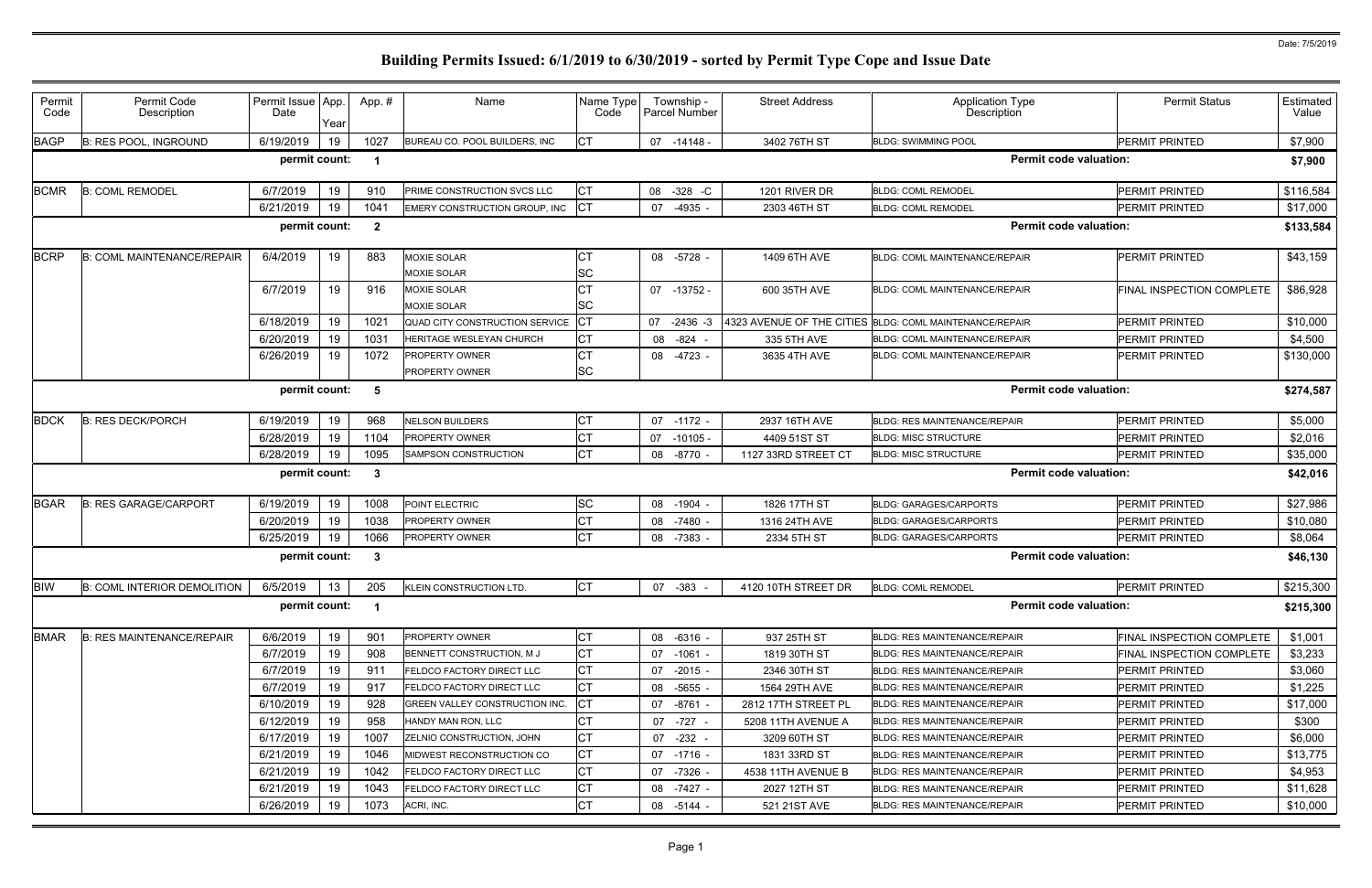| Permit<br>Code | Permit Code<br>Description          | Permit Issue App.<br>Date | Year | App.# | Name                                                                                | Name Type<br>Code      | Township -<br><b>Parcel Number</b> | <b>Street Address</b> | <b>Application Type</b><br>Description | <b>Permit Status</b>             | Estimated<br>Value |
|----------------|-------------------------------------|---------------------------|------|-------|-------------------------------------------------------------------------------------|------------------------|------------------------------------|-----------------------|----------------------------------------|----------------------------------|--------------------|
| <b>BMAR</b>    | <b>B: RES MAINTENANCE/REPAIR</b>    | 6/27/2019                 | 19   | 1084  | <b>PROPERTY OWNER</b>                                                               | СT                     | 08 -1327 -                         | 2212 11TH AVE         | <b>BLDG: RES MAINTENANCE/REPAIR</b>    | <b>FINAL INSPECTION COMPLETE</b> | \$100              |
|                |                                     | 6/28/2019                 | 19   | 1114  | WINDOW WORLD OF DAVENPORT                                                           | СT                     | $07 - 13052$                       | 5605 32ND AVENUE CT   | <b>BLDG: RES MAINTENANCE/REPAIR</b>    | <b>PERMIT PRINTED</b>            | \$2,140            |
|                |                                     | 6/28/2019                 | 19   | 1108  | MIDWEST RECONSTRUCTION CO                                                           | IСТ                    | 07 -13193 -                        | 1901 GLENWOOD DR      | <b>BLDG: RES MAINTENANCE/REPAIR</b>    | <b>PERMIT PRINTED</b>            | \$3,933            |
|                |                                     | 6/28/2019                 | 19   | 1109  | MIDWEST RECONSTRUCTION CO                                                           | СT                     | $08 - 151 -$                       | 1617 16TH ST          | <b>BLDG: RES MAINTENANCE/REPAIR</b>    | <b>PERMIT PRINTED</b>            | \$4,178            |
|                |                                     | 6/28/2019                 | 19   | 1115  | WINDOW WORLD OF DAVENPORT                                                           | <b>CT</b>              | 08 -7939                           | 1403 21ST AVE         | <b>BLDG: RES MAINTENANCE/REPAIR</b>    | <b>PERMIT PRINTED</b>            | \$2,316            |
|                |                                     | permit count:             |      | 16    |                                                                                     |                        |                                    |                       | <b>Permit code valuation:</b>          |                                  | \$84,842           |
| <b>BNP</b>     | <b>B: "WORKING WITHOUT A PERMIT</b> | 6/11/2019                 | 19   | 932   | <b>PROPERTY OWNER</b>                                                               | <b>CT</b>              | 07 -8405 -                         | 3172 13TH AVENUE CT   | <b>BLDG: RES MAINTENANCE/REPAIR</b>    | PERMIT PRINTED                   | \$2,240            |
|                |                                     | permit count:             |      | - 1   |                                                                                     |                        |                                    |                       | <b>Permit code valuation:</b>          |                                  | \$2,240            |
| <b>BRF</b>     | <b>B: RES FOUNDATION/FOOTING</b>    | 6/17/2019                 | 19   | 72'   | <b>PROPERTY OWNER</b>                                                               | Iст                    | 08 -5328                           | 2914 11TH AVENUE A    | <b>ENG: DRAINAGE PERMIT</b>            | PERMIT PRINTED                   | \$0                |
|                |                                     | permit count:             |      | - 1   |                                                                                     |                        |                                    |                       | <b>Permit code valuation:</b>          |                                  | \$0                |
| <b>BRI</b>     | <b>B: RES INVESTIGATION</b>         | 6/12/2019                 | 19   | 942   | ADVANTAGE ELCTRL SERVICES INC                                                       | <b>CT</b>              | 07 -359                            | 4515 34TH ST          | <b>INVESTIGATION</b>                   | <b>PERMIT PRINTED</b>            | \$0                |
|                |                                     | permit count:             |      |       |                                                                                     |                        |                                    |                       | <b>Permit code valuation:</b>          |                                  | \$0                |
| <b>BRIF</b>    | <b>B: RES INTERIOR FINISH</b>       | 6/18/2019                 | 18   | 2150  | <b>PROPERTY OWNER</b><br>PETERSEN PLUMBING AND HEATING<br>TRI-CITY ELECTRIC COMPANY | <b>SC</b><br><b>SC</b> | 07 -15146 -                        | 3934 16TH ST          | <b>BLDG: COML INTERIOR FINISH</b>      | <b>PERMIT PRINTED</b>            | \$170,000          |
|                |                                     | permit count:             |      | - 1   |                                                                                     |                        |                                    |                       | <b>Permit code valuation:</b>          |                                  | \$170,000          |
| <b>BRML</b>    | <b>B: RES REMODEL</b>               | 6/4/2019                  | 19   | 869   | <b>PROPERTY OWNER</b><br><b>DEMARLIE MAINTENANCE</b>                                | <b>SC</b>              | 07 -10819 -                        | 4616 47TH ST          | <b>BLDG: RES REMODEL</b>               | <b>PERMIT PRINTED</b>            | \$14,400           |
|                |                                     | 6/12/2019                 | 19   | 821   | <b>PROPERTY OWNER</b><br><b>CRAWFORD COMPANY</b>                                    | SC                     | 08 -4179 -                         | 2332 18TH AVENUE A    | <b>BLDG: RES REMODEL</b>               | <b>PERMIT PRINTED</b>            | \$1,120            |
|                |                                     | 6/17/2019                 | 19   | 1011  | <b>BLAZE RESTORATION INC</b><br><b>PROPERTY OWNER</b><br><b>PROPERTY OWNER</b>      | <b>CT</b><br>SC        | 08 -7765 -                         | 521 25TH AVE          | <b>BLDG: RES REMODEL</b>               | <b>PERMIT PRINTED</b>            | \$72,950           |
|                |                                     | 6/25/2019                 | 19   | 1068  | WOOD HOME RENOVATIONS<br>ROCK RIVER ELECTRIC INC                                    | <b>CT</b><br>SC        | 07 -11578 -                        | 1131 54TH STREET A    | <b>BLDG: RES REMODEL</b>               | <b>PERMIT PRINTED</b>            | \$7,000            |
|                |                                     | 6/26/2019                 | 19   | 1074  | <b>PROPERTY OWNER</b><br>THADDEUS H ELECTRIC INC                                    | СT<br><b>SC</b>        | 08 -1987 -                         | 1804 17TH AVE         | <b>BLDG: RES REMODEL</b>               | <b>PERMIT PRINTED</b>            | \$16,000           |
|                |                                     | permit count:             |      | 5     |                                                                                     |                        |                                    |                       | <b>Permit code valuation:</b>          |                                  | \$111,470          |
| <b>BRMP</b>    | <b>B: RAMP</b>                      | 6/4/2019                  | 19   | 871   | HERITAGE WESLEYAN CHURCH                                                            | CT                     | 08 -2451 -                         | 1 MONTGOMERY DR       | <b>BLDG: MISC STRUCTURE</b>            | PERMIT PRINTED                   | \$20,000           |
|                |                                     | permit count:             |      | - 1   |                                                                                     |                        |                                    |                       | <b>Permit code valuation:</b>          |                                  | \$20,000           |
| <b>BRRF</b>    | <b>B: RES ROOFING</b>               | 6/4/2019                  | 19   | 870   | ALL MAJOR RESTORATIONS LLC                                                          | <b>CT</b>              | 08 -7090 -                         | 1804 9TH ST           | BLDG: RES MAINTENANCE/REPAIR           | PERMIT PRINTED                   | \$3,500            |
|                |                                     | 6/5/2019                  | 19   | 892   | QUALITY CONTROL RESTORATION                                                         | <b>CT</b>              | 07 -13952 -                        | 5000 35TH AVE         | <b>BLDG: RES MAINTENANCE/REPAIR</b>    | PERMIT PRINTED                   | \$39,605           |
|                |                                     | 6/5/2019                  | 19   | 898   | ALL MAJOR RESTORATIONS LLC                                                          | СT                     | 08 -3247 -                         | 2546 18TH AVENUE A    | BLDG: RES MAINTENANCE/REPAIR           | PERMIT PRINTED                   | \$11,000           |
|                |                                     | 6/5/2019                  | 19   | 888   | CALDERON'S CONSTRUCTION OF RI                                                       | <b>CT</b>              | 08 -4197 -                         | 1707 28TH AVE         | BLDG: RES MAINTENANCE/REPAIR           | PERMIT PRINTED                   | \$2,200            |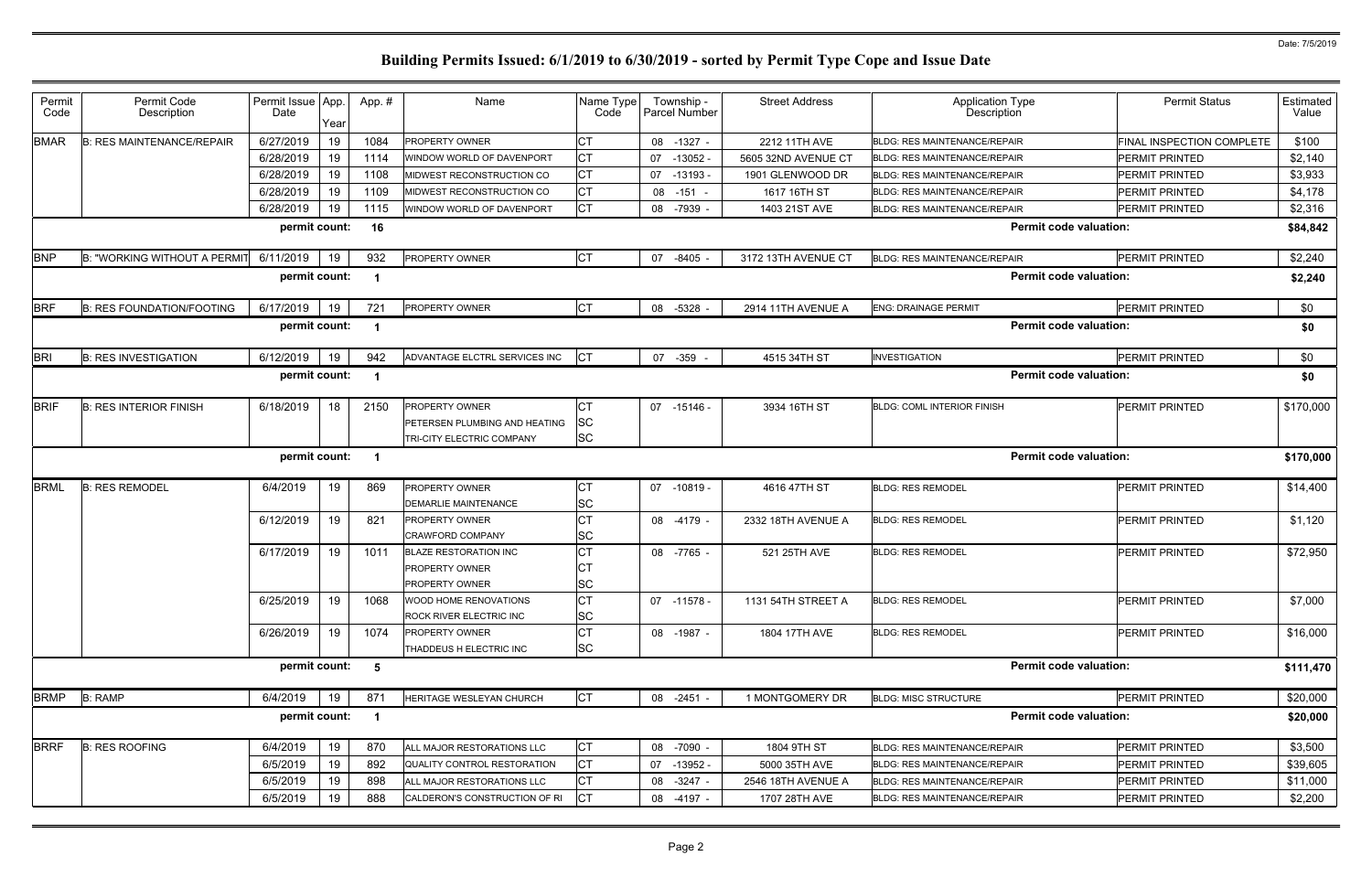| <b>BRRF</b><br>19<br>6/5/2019<br>897<br>\$12,600<br>-4369 -A<br>1311 16TH ST<br>PERMIT PRINTED<br><b>B: RES ROOFING</b><br>ALL MAJOR RESTORATIONS LLC<br>08<br><b>BLDG: RES MAINTENANCE/REPAIR</b><br>6/5/2019<br>19<br>889<br>\$15,111<br>$-4625 -$<br>PERMIT PRINTED<br>CALDERON'S CONSTRUCTION OF RI<br>08<br>402 42ND ST<br><b>BLDG: RES MAINTENANCE/REPAIR</b><br>19<br>6/5/2019<br>891<br>\$4,900<br>-7004<br>08<br>5125 7TH AVE<br>PERMIT PRINTED<br>CALDERON'S CONSTRUCTION OF RI<br><b>BLDG: RES MAINTENANCE/REPAIR</b><br>19<br>6/5/2019<br>895<br>\$6,000<br>-7563 -A<br>2527 14TH ST<br>PERMIT PRINTED<br>QC ROOF DRS INC.<br>08<br><b>BLDG: RES MAINTENANCE/REPAIR</b><br>19<br>6/5/2019<br>890<br>\$5,000<br>$-8596 -22$<br>CALDERON'S CONSTRUCTION OF RI<br>08<br>3725 11TH AVE<br>PERMIT PRINTED<br><b>BLDG: RES MAINTENANCE/REPAIR</b><br>6/5/2019<br>19<br>СT<br>899<br>\$9,700<br>ALL MAJOR RESTORATIONS LLC<br>BLDG: RES MAINTENANCE/REPAIR<br>PERMIT PRINTED<br>08<br>-9115 -<br>1827 15TH AVE<br>19<br>6/6/2019<br>900<br>\$6,500<br><b>MULLANACK BUILDERS</b><br>-4429<br>08<br>1923 27TH ST<br><b>BLDG: RES MAINTENANCE/REPAIR</b><br>PERMIT PRINTED<br>19<br>6/7/2019<br>919<br>LANDEROS AND SONS CONSTRUCTIONCT<br>\$6,000<br>2350 32ND ST<br><b>BLDG: RES MAINTENANCE/REPAIR</b><br>PERMIT PRINTED<br>07<br>$-1316 -$<br>19<br>6/7/2019<br>914<br>\$20,000<br>$-13788$<br>QC ROOF DRS INC.<br>07<br>3120 27TH STREET DR<br><b>BLDG: RES MAINTENANCE/REPAIR</b><br>PERMIT PRINTED<br>19<br>6/7/2019<br>907<br>\$14,000<br>ACRI, INC.<br>$-2400 -$<br>124 18TH AVENUE A<br><b>BLDG: RES MAINTENANCE/REPAIR</b><br><b>PERMIT PRINTED</b><br>08<br>19<br>6/7/2019<br>906<br>\$8,000<br><b>OLDE TOWN ROOFING</b><br>08<br>-3652 -<br>1632 12TH AVE<br><b>BLDG: RES MAINTENANCE/REPAIR</b><br>PERMIT PRINTED<br>19<br>6/7/2019<br>\$3,500<br>915<br>FOLEY CONTRACTING LLC<br>08<br>-6977 -<br>2428 18TH STREET A<br><b>BLDG: RES MAINTENANCE/REPAIR</b><br><b>PERMIT PRINTED</b><br>19<br>6/10/2019<br>927<br>\$5,395<br><b>BATES ROOFING</b><br>07<br>$-14676$<br>3642 70TH STREET CT<br><b>BLDG: RES MAINTENANCE/REPAIR</b><br>PERMIT PRINTED<br>19<br>6/11/2019<br>932<br>\$2,240<br>$-8405$<br>PERMIT PRINTED<br><b>PROPERTY OWNER</b><br>07<br>3172 13TH AVENUE CT<br><b>BLDG: RES MAINTENANCE/REPAIR</b><br>19<br>6/12/2019<br>964<br>\$2,400<br>PERMIT PRINTED<br><b>PROPERTY OWNER</b><br>-10207 -<br>4757 19TH AVE<br>07<br><b>BLDG: RES MAINTENANCE/REPAIR</b><br>19<br>6/12/2019<br>962<br>LANDEROS AND SONS CONSTRUCTIONCT<br>\$1,500<br>08<br>-5809<br>1129 6TH AVE<br><b>PERMIT PRINTED</b><br><b>BLDG: RES MAINTENANCE/REPAIR</b><br>19<br>6/13/2019<br>969<br>-7324<br>PERMIT PRINTED<br>\$10,100<br>07<br>4530 11TH AVENUE B<br>A+ ROOFING & SIDING CO. FORMER<br><b>BLDG: RES MAINTENANCE/REPAIR</b><br>6/13/2019<br>19<br>967<br>\$13,875<br>-4825 -<br><b>PERMIT PRINTED</b><br>A-1 ROOFING<br>08<br>1245 12TH AVE<br><b>BLDG: RES MAINTENANCE/REPAIR</b><br>19<br>СT<br>6/17/2019<br>\$20,100<br>1009<br>$-1535 -$<br>2525 33RD ST<br>PERMIT PRINTED<br>ALL MAJOR RESTORATIONS LLC<br>07<br><b>BLDG: RES MAINTENANCE/REPAIR</b><br>19<br>6/17/2019<br>\$6,850<br>1003<br>-9750 -<br>4520 48TH STREET A<br>PERMIT PRINTED<br>A-1 ROOFING<br>07<br><b>BLDG: RES MAINTENANCE/REPAIR</b><br>19<br>6/17/2019<br>1006<br>CALDERON'S CONSTRUCTION OF RI<br>$-1753 -$<br>PERMIT PRINTED<br>\$3,500<br>08<br>1136 25TH ST<br><b>BLDG: RES MAINTENANCE/REPAIR</b><br>6/17/2019<br>19<br>СT<br>1005<br>\$12,000<br>CALDERON'S CONSTRUCTION OF RI<br>$-7545 -$<br>2128 15TH STREET A<br><b>BLDG: RES MAINTENANCE/REPAIR</b><br><b>PERMIT PRINTED</b><br>08<br>19<br>6/18/2019<br>\$8,000<br>1018<br><b>BATES ROOFING</b><br>$-10295$<br>3401 51ST ST<br><b>PERMIT PRINTED</b><br>07<br><b>BLDG: RES MAINTENANCE/REPAIR</b><br>19<br>6/19/2019<br>\$9,220<br>1026<br><b>BATES ROOFING</b><br>$-14081$<br>3014 38TH STREET CT<br><b>BLDG: RES MAINTENANCE/REPAIR</b><br><b>PERMIT PRINTED</b><br>07<br>6/19/2019<br>19<br>ALL MAJOR RESTORATIONS LLC<br>1023<br>$-6247 -$<br>PERMIT PRINTED<br>\$6,500<br>07<br>2329 47TH ST<br><b>BLDG: RES MAINTENANCE/REPAIR</b><br>6/20/2019<br>19<br>СT<br>\$8,420<br>1035<br><b>VERN'S HOME IMPROVEMENT</b><br><b>BLDG: RES MAINTENANCE/REPAIR</b><br>PERMIT PRINTED<br>08 -692<br>1184 25TH ST<br>6/20/2019<br>19<br>\$1,800<br>1028<br>PROPERTY OWNER<br><b>BLDG: RES MAINTENANCE/REPAIR</b><br>PERMIT PRINTED<br>08 -8487 -<br>3901 10TH AVE<br>6/21/2019<br>19<br>IСT<br><b>PERMIT PRINTED</b><br>\$13,725<br>PETERSON CONSTRUCTION, JODY<br>3402 15TH STREET A<br>1044<br>07 -7802 -<br><b>BLDG: RES MAINTENANCE/REPAIR</b><br>СT<br>6/21/2019<br>19<br>\$3,703<br>1047<br>FANTH-CURRY HOME IMPRV CO<br>PERMIT PRINTED<br>08 -4136 -<br>1705 14TH AVE<br><b>BLDG: RES MAINTENANCE/REPAIR</b><br>6/24/2019<br>19<br>СT<br><b>PERMIT PRINTED</b><br>\$3,600<br>1054<br><b>PROPERTY OWNER</b><br>08 -4736 -<br>1231 15TH ST<br><b>BLDG: RES MAINTENANCE/REPAIR</b><br>СT<br>6/25/2019<br>19<br>1067<br>PERMIT PRINTED<br>\$9,400<br>DAN HANELL CONSTRUCTION INC<br>08 -2178 -<br>4005 5TH AVE<br><b>BLDG: RES MAINTENANCE/REPAIR</b><br>6/26/2019<br>19<br>CТ<br>PERMIT PRINTED<br>\$5,900<br>1079<br>07 -13448 -<br>2904 56TH STREET CT<br>ADVANCED CONST & IMPROVEMENT<br><b>BLDG: RES MAINTENANCE/REPAIR</b><br>6/26/2019<br>19<br>\$20,200<br>1071<br>PERMIT PRINTED<br>PETERSON CONSTRUCTION, JODY<br>07 -13616 -23<br>5220 26TH AVENUE A CT<br><b>BLDG: RES MAINTENANCE/REPAIR</b><br>6/26/2019<br>19<br>СT<br>PERMIT PRINTED<br>\$10,291<br>1078<br>07 -13631 -<br>ADVANCED CONST & IMPROVEMENT<br>5032 26TH AVENUE A CT<br><b>BLDG: RES MAINTENANCE/REPAIR</b><br>6/26/2019<br>19<br>\$15,252<br>1077<br>IСТ<br><b>PERMIT PRINTED</b><br>07 -6756 -<br>3005 54TH ST<br>ADVANCED CONST & IMPROVEMENT<br><b>BLDG: RES MAINTENANCE/REPAIR</b><br>СT<br>6/26/2019<br>19<br>1075<br>\$3,404<br>PROPERTY OWNER<br>1804 17TH AVE<br><b>PERMIT PRINTED</b><br>08 -1987 -<br><b>BLDG: RES MAINTENANCE/REPAIR</b><br>6/27/2019<br>19<br>1089<br>СT<br>PERMIT PRINTED<br>\$6,460<br>JOSH ACKERLAND CONSTRUCTION<br>5107 48TH STREET A<br>07 -11191 -<br><b>BLDG: RES MAINTENANCE/REPAIR</b><br>19<br>СT<br>6/27/2019<br>PERMIT PRINTED<br>1090<br>JOSH ACKERLAND CONSTRUCTION<br><b>BLDG: RES MAINTENANCE/REPAIR</b><br>\$4,480<br>07 -11192 -<br>5111 48TH STREET A<br>6/27/2019<br>19<br>СT<br>\$8,245<br>1088<br>JOSH ACKERLAND CONSTRUCTION<br>PERMIT PRINTED<br>1900 34TH ST<br><b>BLDG: RES MAINTENANCE/REPAIR</b><br>07 -607 -1<br>СT<br>19<br>6/28/2019<br>CREW ROOFING<br>\$6,900<br>1107<br><b>BLDG: RES MAINTENANCE/REPAIR</b><br><b>PERMIT PRINTED</b><br>07 -11016 -<br>4728 18TH AVENUE CT | Permit<br>Code | Permit Code<br>Description | Permit Issue   App.<br>Date |      | App.# | Name | Name Type<br>Code | Township -<br><b>Parcel Number</b> | <b>Street Address</b> | <b>Application Type</b><br>Description | <b>Permit Status</b> | Estimated<br>Value |
|---------------------------------------------------------------------------------------------------------------------------------------------------------------------------------------------------------------------------------------------------------------------------------------------------------------------------------------------------------------------------------------------------------------------------------------------------------------------------------------------------------------------------------------------------------------------------------------------------------------------------------------------------------------------------------------------------------------------------------------------------------------------------------------------------------------------------------------------------------------------------------------------------------------------------------------------------------------------------------------------------------------------------------------------------------------------------------------------------------------------------------------------------------------------------------------------------------------------------------------------------------------------------------------------------------------------------------------------------------------------------------------------------------------------------------------------------------------------------------------------------------------------------------------------------------------------------------------------------------------------------------------------------------------------------------------------------------------------------------------------------------------------------------------------------------------------------------------------------------------------------------------------------------------------------------------------------------------------------------------------------------------------------------------------------------------------------------------------------------------------------------------------------------------------------------------------------------------------------------------------------------------------------------------------------------------------------------------------------------------------------------------------------------------------------------------------------------------------------------------------------------------------------------------------------------------------------------------------------------------------------------------------------------------------------------------------------------------------------------------------------------------------------------------------------------------------------------------------------------------------------------------------------------------------------------------------------------------------------------------------------------------------------------------------------------------------------------------------------------------------------------------------------------------------------------------------------------------------------------------------------------------------------------------------------------------------------------------------------------------------------------------------------------------------------------------------------------------------------------------------------------------------------------------------------------------------------------------------------------------------------------------------------------------------------------------------------------------------------------------------------------------------------------------------------------------------------------------------------------------------------------------------------------------------------------------------------------------------------------------------------------------------------------------------------------------------------------------------------------------------------------------------------------------------------------------------------------------------------------------------------------------------------------------------------------------------------------------------------------------------------------------------------------------------------------------------------------------------------------------------------------------------------------------------------------------------------------------------------------------------------------------------------------------------------------------------------------------------------------------------------------------------------------------------------------------------------------------------------------------------------------------------------------------------------------------------------------------------------------------------------------------------------------------------------------------------------------------------------------------------------------------------------------------------------------------------------------------------------------------------------------------------------------------------------------------------------------------------------------------------------------------------------------------------------------------------------------------------------------------------------------------------------------------------------------------------------------------------------------------------------------------------------------------------------------------------------------------------------------------------------------------------------------------------------------------------------------------------------------------------------------------------------------------------------------------------------------------------------------------------------------------------------------------------------------------------------------------------------------------------------------------------------------------------------------------------------------------------------------------------------------------------------------------------------------------------------------------------------------------------------------------------------------------------------------------------------------------------------------------------------------------------------------------------------------------------------------------------------------------------------------------------------------------------------------------------------------------------------------------------------------------------------|----------------|----------------------------|-----------------------------|------|-------|------|-------------------|------------------------------------|-----------------------|----------------------------------------|----------------------|--------------------|
|                                                                                                                                                                                                                                                                                                                                                                                                                                                                                                                                                                                                                                                                                                                                                                                                                                                                                                                                                                                                                                                                                                                                                                                                                                                                                                                                                                                                                                                                                                                                                                                                                                                                                                                                                                                                                                                                                                                                                                                                                                                                                                                                                                                                                                                                                                                                                                                                                                                                                                                                                                                                                                                                                                                                                                                                                                                                                                                                                                                                                                                                                                                                                                                                                                                                                                                                                                                                                                                                                                                                                                                                                                                                                                                                                                                                                                                                                                                                                                                                                                                                                                                                                                                                                                                                                                                                                                                                                                                                                                                                                                                                                                                                                                                                                                                                                                                                                                                                                                                                                                                                                                                                                                                                                                                                                                                                                                                                                                                                                                                                                                                                                                                                                                                                                                                                                                                                                                                                                                                                                                                                                                                                                                                                                                                                                                                                                                                                                                                                                                                                                                                                                                                                                                                                                                           |                |                            |                             | Year |       |      |                   |                                    |                       |                                        |                      |                    |
|                                                                                                                                                                                                                                                                                                                                                                                                                                                                                                                                                                                                                                                                                                                                                                                                                                                                                                                                                                                                                                                                                                                                                                                                                                                                                                                                                                                                                                                                                                                                                                                                                                                                                                                                                                                                                                                                                                                                                                                                                                                                                                                                                                                                                                                                                                                                                                                                                                                                                                                                                                                                                                                                                                                                                                                                                                                                                                                                                                                                                                                                                                                                                                                                                                                                                                                                                                                                                                                                                                                                                                                                                                                                                                                                                                                                                                                                                                                                                                                                                                                                                                                                                                                                                                                                                                                                                                                                                                                                                                                                                                                                                                                                                                                                                                                                                                                                                                                                                                                                                                                                                                                                                                                                                                                                                                                                                                                                                                                                                                                                                                                                                                                                                                                                                                                                                                                                                                                                                                                                                                                                                                                                                                                                                                                                                                                                                                                                                                                                                                                                                                                                                                                                                                                                                                           |                |                            |                             |      |       |      |                   |                                    |                       |                                        |                      |                    |
|                                                                                                                                                                                                                                                                                                                                                                                                                                                                                                                                                                                                                                                                                                                                                                                                                                                                                                                                                                                                                                                                                                                                                                                                                                                                                                                                                                                                                                                                                                                                                                                                                                                                                                                                                                                                                                                                                                                                                                                                                                                                                                                                                                                                                                                                                                                                                                                                                                                                                                                                                                                                                                                                                                                                                                                                                                                                                                                                                                                                                                                                                                                                                                                                                                                                                                                                                                                                                                                                                                                                                                                                                                                                                                                                                                                                                                                                                                                                                                                                                                                                                                                                                                                                                                                                                                                                                                                                                                                                                                                                                                                                                                                                                                                                                                                                                                                                                                                                                                                                                                                                                                                                                                                                                                                                                                                                                                                                                                                                                                                                                                                                                                                                                                                                                                                                                                                                                                                                                                                                                                                                                                                                                                                                                                                                                                                                                                                                                                                                                                                                                                                                                                                                                                                                                                           |                |                            |                             |      |       |      |                   |                                    |                       |                                        |                      |                    |
|                                                                                                                                                                                                                                                                                                                                                                                                                                                                                                                                                                                                                                                                                                                                                                                                                                                                                                                                                                                                                                                                                                                                                                                                                                                                                                                                                                                                                                                                                                                                                                                                                                                                                                                                                                                                                                                                                                                                                                                                                                                                                                                                                                                                                                                                                                                                                                                                                                                                                                                                                                                                                                                                                                                                                                                                                                                                                                                                                                                                                                                                                                                                                                                                                                                                                                                                                                                                                                                                                                                                                                                                                                                                                                                                                                                                                                                                                                                                                                                                                                                                                                                                                                                                                                                                                                                                                                                                                                                                                                                                                                                                                                                                                                                                                                                                                                                                                                                                                                                                                                                                                                                                                                                                                                                                                                                                                                                                                                                                                                                                                                                                                                                                                                                                                                                                                                                                                                                                                                                                                                                                                                                                                                                                                                                                                                                                                                                                                                                                                                                                                                                                                                                                                                                                                                           |                |                            |                             |      |       |      |                   |                                    |                       |                                        |                      |                    |
|                                                                                                                                                                                                                                                                                                                                                                                                                                                                                                                                                                                                                                                                                                                                                                                                                                                                                                                                                                                                                                                                                                                                                                                                                                                                                                                                                                                                                                                                                                                                                                                                                                                                                                                                                                                                                                                                                                                                                                                                                                                                                                                                                                                                                                                                                                                                                                                                                                                                                                                                                                                                                                                                                                                                                                                                                                                                                                                                                                                                                                                                                                                                                                                                                                                                                                                                                                                                                                                                                                                                                                                                                                                                                                                                                                                                                                                                                                                                                                                                                                                                                                                                                                                                                                                                                                                                                                                                                                                                                                                                                                                                                                                                                                                                                                                                                                                                                                                                                                                                                                                                                                                                                                                                                                                                                                                                                                                                                                                                                                                                                                                                                                                                                                                                                                                                                                                                                                                                                                                                                                                                                                                                                                                                                                                                                                                                                                                                                                                                                                                                                                                                                                                                                                                                                                           |                |                            |                             |      |       |      |                   |                                    |                       |                                        |                      |                    |
|                                                                                                                                                                                                                                                                                                                                                                                                                                                                                                                                                                                                                                                                                                                                                                                                                                                                                                                                                                                                                                                                                                                                                                                                                                                                                                                                                                                                                                                                                                                                                                                                                                                                                                                                                                                                                                                                                                                                                                                                                                                                                                                                                                                                                                                                                                                                                                                                                                                                                                                                                                                                                                                                                                                                                                                                                                                                                                                                                                                                                                                                                                                                                                                                                                                                                                                                                                                                                                                                                                                                                                                                                                                                                                                                                                                                                                                                                                                                                                                                                                                                                                                                                                                                                                                                                                                                                                                                                                                                                                                                                                                                                                                                                                                                                                                                                                                                                                                                                                                                                                                                                                                                                                                                                                                                                                                                                                                                                                                                                                                                                                                                                                                                                                                                                                                                                                                                                                                                                                                                                                                                                                                                                                                                                                                                                                                                                                                                                                                                                                                                                                                                                                                                                                                                                                           |                |                            |                             |      |       |      |                   |                                    |                       |                                        |                      |                    |
|                                                                                                                                                                                                                                                                                                                                                                                                                                                                                                                                                                                                                                                                                                                                                                                                                                                                                                                                                                                                                                                                                                                                                                                                                                                                                                                                                                                                                                                                                                                                                                                                                                                                                                                                                                                                                                                                                                                                                                                                                                                                                                                                                                                                                                                                                                                                                                                                                                                                                                                                                                                                                                                                                                                                                                                                                                                                                                                                                                                                                                                                                                                                                                                                                                                                                                                                                                                                                                                                                                                                                                                                                                                                                                                                                                                                                                                                                                                                                                                                                                                                                                                                                                                                                                                                                                                                                                                                                                                                                                                                                                                                                                                                                                                                                                                                                                                                                                                                                                                                                                                                                                                                                                                                                                                                                                                                                                                                                                                                                                                                                                                                                                                                                                                                                                                                                                                                                                                                                                                                                                                                                                                                                                                                                                                                                                                                                                                                                                                                                                                                                                                                                                                                                                                                                                           |                |                            |                             |      |       |      |                   |                                    |                       |                                        |                      |                    |
|                                                                                                                                                                                                                                                                                                                                                                                                                                                                                                                                                                                                                                                                                                                                                                                                                                                                                                                                                                                                                                                                                                                                                                                                                                                                                                                                                                                                                                                                                                                                                                                                                                                                                                                                                                                                                                                                                                                                                                                                                                                                                                                                                                                                                                                                                                                                                                                                                                                                                                                                                                                                                                                                                                                                                                                                                                                                                                                                                                                                                                                                                                                                                                                                                                                                                                                                                                                                                                                                                                                                                                                                                                                                                                                                                                                                                                                                                                                                                                                                                                                                                                                                                                                                                                                                                                                                                                                                                                                                                                                                                                                                                                                                                                                                                                                                                                                                                                                                                                                                                                                                                                                                                                                                                                                                                                                                                                                                                                                                                                                                                                                                                                                                                                                                                                                                                                                                                                                                                                                                                                                                                                                                                                                                                                                                                                                                                                                                                                                                                                                                                                                                                                                                                                                                                                           |                |                            |                             |      |       |      |                   |                                    |                       |                                        |                      |                    |
|                                                                                                                                                                                                                                                                                                                                                                                                                                                                                                                                                                                                                                                                                                                                                                                                                                                                                                                                                                                                                                                                                                                                                                                                                                                                                                                                                                                                                                                                                                                                                                                                                                                                                                                                                                                                                                                                                                                                                                                                                                                                                                                                                                                                                                                                                                                                                                                                                                                                                                                                                                                                                                                                                                                                                                                                                                                                                                                                                                                                                                                                                                                                                                                                                                                                                                                                                                                                                                                                                                                                                                                                                                                                                                                                                                                                                                                                                                                                                                                                                                                                                                                                                                                                                                                                                                                                                                                                                                                                                                                                                                                                                                                                                                                                                                                                                                                                                                                                                                                                                                                                                                                                                                                                                                                                                                                                                                                                                                                                                                                                                                                                                                                                                                                                                                                                                                                                                                                                                                                                                                                                                                                                                                                                                                                                                                                                                                                                                                                                                                                                                                                                                                                                                                                                                                           |                |                            |                             |      |       |      |                   |                                    |                       |                                        |                      |                    |
|                                                                                                                                                                                                                                                                                                                                                                                                                                                                                                                                                                                                                                                                                                                                                                                                                                                                                                                                                                                                                                                                                                                                                                                                                                                                                                                                                                                                                                                                                                                                                                                                                                                                                                                                                                                                                                                                                                                                                                                                                                                                                                                                                                                                                                                                                                                                                                                                                                                                                                                                                                                                                                                                                                                                                                                                                                                                                                                                                                                                                                                                                                                                                                                                                                                                                                                                                                                                                                                                                                                                                                                                                                                                                                                                                                                                                                                                                                                                                                                                                                                                                                                                                                                                                                                                                                                                                                                                                                                                                                                                                                                                                                                                                                                                                                                                                                                                                                                                                                                                                                                                                                                                                                                                                                                                                                                                                                                                                                                                                                                                                                                                                                                                                                                                                                                                                                                                                                                                                                                                                                                                                                                                                                                                                                                                                                                                                                                                                                                                                                                                                                                                                                                                                                                                                                           |                |                            |                             |      |       |      |                   |                                    |                       |                                        |                      |                    |
|                                                                                                                                                                                                                                                                                                                                                                                                                                                                                                                                                                                                                                                                                                                                                                                                                                                                                                                                                                                                                                                                                                                                                                                                                                                                                                                                                                                                                                                                                                                                                                                                                                                                                                                                                                                                                                                                                                                                                                                                                                                                                                                                                                                                                                                                                                                                                                                                                                                                                                                                                                                                                                                                                                                                                                                                                                                                                                                                                                                                                                                                                                                                                                                                                                                                                                                                                                                                                                                                                                                                                                                                                                                                                                                                                                                                                                                                                                                                                                                                                                                                                                                                                                                                                                                                                                                                                                                                                                                                                                                                                                                                                                                                                                                                                                                                                                                                                                                                                                                                                                                                                                                                                                                                                                                                                                                                                                                                                                                                                                                                                                                                                                                                                                                                                                                                                                                                                                                                                                                                                                                                                                                                                                                                                                                                                                                                                                                                                                                                                                                                                                                                                                                                                                                                                                           |                |                            |                             |      |       |      |                   |                                    |                       |                                        |                      |                    |
|                                                                                                                                                                                                                                                                                                                                                                                                                                                                                                                                                                                                                                                                                                                                                                                                                                                                                                                                                                                                                                                                                                                                                                                                                                                                                                                                                                                                                                                                                                                                                                                                                                                                                                                                                                                                                                                                                                                                                                                                                                                                                                                                                                                                                                                                                                                                                                                                                                                                                                                                                                                                                                                                                                                                                                                                                                                                                                                                                                                                                                                                                                                                                                                                                                                                                                                                                                                                                                                                                                                                                                                                                                                                                                                                                                                                                                                                                                                                                                                                                                                                                                                                                                                                                                                                                                                                                                                                                                                                                                                                                                                                                                                                                                                                                                                                                                                                                                                                                                                                                                                                                                                                                                                                                                                                                                                                                                                                                                                                                                                                                                                                                                                                                                                                                                                                                                                                                                                                                                                                                                                                                                                                                                                                                                                                                                                                                                                                                                                                                                                                                                                                                                                                                                                                                                           |                |                            |                             |      |       |      |                   |                                    |                       |                                        |                      |                    |
|                                                                                                                                                                                                                                                                                                                                                                                                                                                                                                                                                                                                                                                                                                                                                                                                                                                                                                                                                                                                                                                                                                                                                                                                                                                                                                                                                                                                                                                                                                                                                                                                                                                                                                                                                                                                                                                                                                                                                                                                                                                                                                                                                                                                                                                                                                                                                                                                                                                                                                                                                                                                                                                                                                                                                                                                                                                                                                                                                                                                                                                                                                                                                                                                                                                                                                                                                                                                                                                                                                                                                                                                                                                                                                                                                                                                                                                                                                                                                                                                                                                                                                                                                                                                                                                                                                                                                                                                                                                                                                                                                                                                                                                                                                                                                                                                                                                                                                                                                                                                                                                                                                                                                                                                                                                                                                                                                                                                                                                                                                                                                                                                                                                                                                                                                                                                                                                                                                                                                                                                                                                                                                                                                                                                                                                                                                                                                                                                                                                                                                                                                                                                                                                                                                                                                                           |                |                            |                             |      |       |      |                   |                                    |                       |                                        |                      |                    |
|                                                                                                                                                                                                                                                                                                                                                                                                                                                                                                                                                                                                                                                                                                                                                                                                                                                                                                                                                                                                                                                                                                                                                                                                                                                                                                                                                                                                                                                                                                                                                                                                                                                                                                                                                                                                                                                                                                                                                                                                                                                                                                                                                                                                                                                                                                                                                                                                                                                                                                                                                                                                                                                                                                                                                                                                                                                                                                                                                                                                                                                                                                                                                                                                                                                                                                                                                                                                                                                                                                                                                                                                                                                                                                                                                                                                                                                                                                                                                                                                                                                                                                                                                                                                                                                                                                                                                                                                                                                                                                                                                                                                                                                                                                                                                                                                                                                                                                                                                                                                                                                                                                                                                                                                                                                                                                                                                                                                                                                                                                                                                                                                                                                                                                                                                                                                                                                                                                                                                                                                                                                                                                                                                                                                                                                                                                                                                                                                                                                                                                                                                                                                                                                                                                                                                                           |                |                            |                             |      |       |      |                   |                                    |                       |                                        |                      |                    |
|                                                                                                                                                                                                                                                                                                                                                                                                                                                                                                                                                                                                                                                                                                                                                                                                                                                                                                                                                                                                                                                                                                                                                                                                                                                                                                                                                                                                                                                                                                                                                                                                                                                                                                                                                                                                                                                                                                                                                                                                                                                                                                                                                                                                                                                                                                                                                                                                                                                                                                                                                                                                                                                                                                                                                                                                                                                                                                                                                                                                                                                                                                                                                                                                                                                                                                                                                                                                                                                                                                                                                                                                                                                                                                                                                                                                                                                                                                                                                                                                                                                                                                                                                                                                                                                                                                                                                                                                                                                                                                                                                                                                                                                                                                                                                                                                                                                                                                                                                                                                                                                                                                                                                                                                                                                                                                                                                                                                                                                                                                                                                                                                                                                                                                                                                                                                                                                                                                                                                                                                                                                                                                                                                                                                                                                                                                                                                                                                                                                                                                                                                                                                                                                                                                                                                                           |                |                            |                             |      |       |      |                   |                                    |                       |                                        |                      |                    |
|                                                                                                                                                                                                                                                                                                                                                                                                                                                                                                                                                                                                                                                                                                                                                                                                                                                                                                                                                                                                                                                                                                                                                                                                                                                                                                                                                                                                                                                                                                                                                                                                                                                                                                                                                                                                                                                                                                                                                                                                                                                                                                                                                                                                                                                                                                                                                                                                                                                                                                                                                                                                                                                                                                                                                                                                                                                                                                                                                                                                                                                                                                                                                                                                                                                                                                                                                                                                                                                                                                                                                                                                                                                                                                                                                                                                                                                                                                                                                                                                                                                                                                                                                                                                                                                                                                                                                                                                                                                                                                                                                                                                                                                                                                                                                                                                                                                                                                                                                                                                                                                                                                                                                                                                                                                                                                                                                                                                                                                                                                                                                                                                                                                                                                                                                                                                                                                                                                                                                                                                                                                                                                                                                                                                                                                                                                                                                                                                                                                                                                                                                                                                                                                                                                                                                                           |                |                            |                             |      |       |      |                   |                                    |                       |                                        |                      |                    |
|                                                                                                                                                                                                                                                                                                                                                                                                                                                                                                                                                                                                                                                                                                                                                                                                                                                                                                                                                                                                                                                                                                                                                                                                                                                                                                                                                                                                                                                                                                                                                                                                                                                                                                                                                                                                                                                                                                                                                                                                                                                                                                                                                                                                                                                                                                                                                                                                                                                                                                                                                                                                                                                                                                                                                                                                                                                                                                                                                                                                                                                                                                                                                                                                                                                                                                                                                                                                                                                                                                                                                                                                                                                                                                                                                                                                                                                                                                                                                                                                                                                                                                                                                                                                                                                                                                                                                                                                                                                                                                                                                                                                                                                                                                                                                                                                                                                                                                                                                                                                                                                                                                                                                                                                                                                                                                                                                                                                                                                                                                                                                                                                                                                                                                                                                                                                                                                                                                                                                                                                                                                                                                                                                                                                                                                                                                                                                                                                                                                                                                                                                                                                                                                                                                                                                                           |                |                            |                             |      |       |      |                   |                                    |                       |                                        |                      |                    |
|                                                                                                                                                                                                                                                                                                                                                                                                                                                                                                                                                                                                                                                                                                                                                                                                                                                                                                                                                                                                                                                                                                                                                                                                                                                                                                                                                                                                                                                                                                                                                                                                                                                                                                                                                                                                                                                                                                                                                                                                                                                                                                                                                                                                                                                                                                                                                                                                                                                                                                                                                                                                                                                                                                                                                                                                                                                                                                                                                                                                                                                                                                                                                                                                                                                                                                                                                                                                                                                                                                                                                                                                                                                                                                                                                                                                                                                                                                                                                                                                                                                                                                                                                                                                                                                                                                                                                                                                                                                                                                                                                                                                                                                                                                                                                                                                                                                                                                                                                                                                                                                                                                                                                                                                                                                                                                                                                                                                                                                                                                                                                                                                                                                                                                                                                                                                                                                                                                                                                                                                                                                                                                                                                                                                                                                                                                                                                                                                                                                                                                                                                                                                                                                                                                                                                                           |                |                            |                             |      |       |      |                   |                                    |                       |                                        |                      |                    |
|                                                                                                                                                                                                                                                                                                                                                                                                                                                                                                                                                                                                                                                                                                                                                                                                                                                                                                                                                                                                                                                                                                                                                                                                                                                                                                                                                                                                                                                                                                                                                                                                                                                                                                                                                                                                                                                                                                                                                                                                                                                                                                                                                                                                                                                                                                                                                                                                                                                                                                                                                                                                                                                                                                                                                                                                                                                                                                                                                                                                                                                                                                                                                                                                                                                                                                                                                                                                                                                                                                                                                                                                                                                                                                                                                                                                                                                                                                                                                                                                                                                                                                                                                                                                                                                                                                                                                                                                                                                                                                                                                                                                                                                                                                                                                                                                                                                                                                                                                                                                                                                                                                                                                                                                                                                                                                                                                                                                                                                                                                                                                                                                                                                                                                                                                                                                                                                                                                                                                                                                                                                                                                                                                                                                                                                                                                                                                                                                                                                                                                                                                                                                                                                                                                                                                                           |                |                            |                             |      |       |      |                   |                                    |                       |                                        |                      |                    |
|                                                                                                                                                                                                                                                                                                                                                                                                                                                                                                                                                                                                                                                                                                                                                                                                                                                                                                                                                                                                                                                                                                                                                                                                                                                                                                                                                                                                                                                                                                                                                                                                                                                                                                                                                                                                                                                                                                                                                                                                                                                                                                                                                                                                                                                                                                                                                                                                                                                                                                                                                                                                                                                                                                                                                                                                                                                                                                                                                                                                                                                                                                                                                                                                                                                                                                                                                                                                                                                                                                                                                                                                                                                                                                                                                                                                                                                                                                                                                                                                                                                                                                                                                                                                                                                                                                                                                                                                                                                                                                                                                                                                                                                                                                                                                                                                                                                                                                                                                                                                                                                                                                                                                                                                                                                                                                                                                                                                                                                                                                                                                                                                                                                                                                                                                                                                                                                                                                                                                                                                                                                                                                                                                                                                                                                                                                                                                                                                                                                                                                                                                                                                                                                                                                                                                                           |                |                            |                             |      |       |      |                   |                                    |                       |                                        |                      |                    |
|                                                                                                                                                                                                                                                                                                                                                                                                                                                                                                                                                                                                                                                                                                                                                                                                                                                                                                                                                                                                                                                                                                                                                                                                                                                                                                                                                                                                                                                                                                                                                                                                                                                                                                                                                                                                                                                                                                                                                                                                                                                                                                                                                                                                                                                                                                                                                                                                                                                                                                                                                                                                                                                                                                                                                                                                                                                                                                                                                                                                                                                                                                                                                                                                                                                                                                                                                                                                                                                                                                                                                                                                                                                                                                                                                                                                                                                                                                                                                                                                                                                                                                                                                                                                                                                                                                                                                                                                                                                                                                                                                                                                                                                                                                                                                                                                                                                                                                                                                                                                                                                                                                                                                                                                                                                                                                                                                                                                                                                                                                                                                                                                                                                                                                                                                                                                                                                                                                                                                                                                                                                                                                                                                                                                                                                                                                                                                                                                                                                                                                                                                                                                                                                                                                                                                                           |                |                            |                             |      |       |      |                   |                                    |                       |                                        |                      |                    |
|                                                                                                                                                                                                                                                                                                                                                                                                                                                                                                                                                                                                                                                                                                                                                                                                                                                                                                                                                                                                                                                                                                                                                                                                                                                                                                                                                                                                                                                                                                                                                                                                                                                                                                                                                                                                                                                                                                                                                                                                                                                                                                                                                                                                                                                                                                                                                                                                                                                                                                                                                                                                                                                                                                                                                                                                                                                                                                                                                                                                                                                                                                                                                                                                                                                                                                                                                                                                                                                                                                                                                                                                                                                                                                                                                                                                                                                                                                                                                                                                                                                                                                                                                                                                                                                                                                                                                                                                                                                                                                                                                                                                                                                                                                                                                                                                                                                                                                                                                                                                                                                                                                                                                                                                                                                                                                                                                                                                                                                                                                                                                                                                                                                                                                                                                                                                                                                                                                                                                                                                                                                                                                                                                                                                                                                                                                                                                                                                                                                                                                                                                                                                                                                                                                                                                                           |                |                            |                             |      |       |      |                   |                                    |                       |                                        |                      |                    |
|                                                                                                                                                                                                                                                                                                                                                                                                                                                                                                                                                                                                                                                                                                                                                                                                                                                                                                                                                                                                                                                                                                                                                                                                                                                                                                                                                                                                                                                                                                                                                                                                                                                                                                                                                                                                                                                                                                                                                                                                                                                                                                                                                                                                                                                                                                                                                                                                                                                                                                                                                                                                                                                                                                                                                                                                                                                                                                                                                                                                                                                                                                                                                                                                                                                                                                                                                                                                                                                                                                                                                                                                                                                                                                                                                                                                                                                                                                                                                                                                                                                                                                                                                                                                                                                                                                                                                                                                                                                                                                                                                                                                                                                                                                                                                                                                                                                                                                                                                                                                                                                                                                                                                                                                                                                                                                                                                                                                                                                                                                                                                                                                                                                                                                                                                                                                                                                                                                                                                                                                                                                                                                                                                                                                                                                                                                                                                                                                                                                                                                                                                                                                                                                                                                                                                                           |                |                            |                             |      |       |      |                   |                                    |                       |                                        |                      |                    |
|                                                                                                                                                                                                                                                                                                                                                                                                                                                                                                                                                                                                                                                                                                                                                                                                                                                                                                                                                                                                                                                                                                                                                                                                                                                                                                                                                                                                                                                                                                                                                                                                                                                                                                                                                                                                                                                                                                                                                                                                                                                                                                                                                                                                                                                                                                                                                                                                                                                                                                                                                                                                                                                                                                                                                                                                                                                                                                                                                                                                                                                                                                                                                                                                                                                                                                                                                                                                                                                                                                                                                                                                                                                                                                                                                                                                                                                                                                                                                                                                                                                                                                                                                                                                                                                                                                                                                                                                                                                                                                                                                                                                                                                                                                                                                                                                                                                                                                                                                                                                                                                                                                                                                                                                                                                                                                                                                                                                                                                                                                                                                                                                                                                                                                                                                                                                                                                                                                                                                                                                                                                                                                                                                                                                                                                                                                                                                                                                                                                                                                                                                                                                                                                                                                                                                                           |                |                            |                             |      |       |      |                   |                                    |                       |                                        |                      |                    |
|                                                                                                                                                                                                                                                                                                                                                                                                                                                                                                                                                                                                                                                                                                                                                                                                                                                                                                                                                                                                                                                                                                                                                                                                                                                                                                                                                                                                                                                                                                                                                                                                                                                                                                                                                                                                                                                                                                                                                                                                                                                                                                                                                                                                                                                                                                                                                                                                                                                                                                                                                                                                                                                                                                                                                                                                                                                                                                                                                                                                                                                                                                                                                                                                                                                                                                                                                                                                                                                                                                                                                                                                                                                                                                                                                                                                                                                                                                                                                                                                                                                                                                                                                                                                                                                                                                                                                                                                                                                                                                                                                                                                                                                                                                                                                                                                                                                                                                                                                                                                                                                                                                                                                                                                                                                                                                                                                                                                                                                                                                                                                                                                                                                                                                                                                                                                                                                                                                                                                                                                                                                                                                                                                                                                                                                                                                                                                                                                                                                                                                                                                                                                                                                                                                                                                                           |                |                            |                             |      |       |      |                   |                                    |                       |                                        |                      |                    |
|                                                                                                                                                                                                                                                                                                                                                                                                                                                                                                                                                                                                                                                                                                                                                                                                                                                                                                                                                                                                                                                                                                                                                                                                                                                                                                                                                                                                                                                                                                                                                                                                                                                                                                                                                                                                                                                                                                                                                                                                                                                                                                                                                                                                                                                                                                                                                                                                                                                                                                                                                                                                                                                                                                                                                                                                                                                                                                                                                                                                                                                                                                                                                                                                                                                                                                                                                                                                                                                                                                                                                                                                                                                                                                                                                                                                                                                                                                                                                                                                                                                                                                                                                                                                                                                                                                                                                                                                                                                                                                                                                                                                                                                                                                                                                                                                                                                                                                                                                                                                                                                                                                                                                                                                                                                                                                                                                                                                                                                                                                                                                                                                                                                                                                                                                                                                                                                                                                                                                                                                                                                                                                                                                                                                                                                                                                                                                                                                                                                                                                                                                                                                                                                                                                                                                                           |                |                            |                             |      |       |      |                   |                                    |                       |                                        |                      |                    |
|                                                                                                                                                                                                                                                                                                                                                                                                                                                                                                                                                                                                                                                                                                                                                                                                                                                                                                                                                                                                                                                                                                                                                                                                                                                                                                                                                                                                                                                                                                                                                                                                                                                                                                                                                                                                                                                                                                                                                                                                                                                                                                                                                                                                                                                                                                                                                                                                                                                                                                                                                                                                                                                                                                                                                                                                                                                                                                                                                                                                                                                                                                                                                                                                                                                                                                                                                                                                                                                                                                                                                                                                                                                                                                                                                                                                                                                                                                                                                                                                                                                                                                                                                                                                                                                                                                                                                                                                                                                                                                                                                                                                                                                                                                                                                                                                                                                                                                                                                                                                                                                                                                                                                                                                                                                                                                                                                                                                                                                                                                                                                                                                                                                                                                                                                                                                                                                                                                                                                                                                                                                                                                                                                                                                                                                                                                                                                                                                                                                                                                                                                                                                                                                                                                                                                                           |                |                            |                             |      |       |      |                   |                                    |                       |                                        |                      |                    |
|                                                                                                                                                                                                                                                                                                                                                                                                                                                                                                                                                                                                                                                                                                                                                                                                                                                                                                                                                                                                                                                                                                                                                                                                                                                                                                                                                                                                                                                                                                                                                                                                                                                                                                                                                                                                                                                                                                                                                                                                                                                                                                                                                                                                                                                                                                                                                                                                                                                                                                                                                                                                                                                                                                                                                                                                                                                                                                                                                                                                                                                                                                                                                                                                                                                                                                                                                                                                                                                                                                                                                                                                                                                                                                                                                                                                                                                                                                                                                                                                                                                                                                                                                                                                                                                                                                                                                                                                                                                                                                                                                                                                                                                                                                                                                                                                                                                                                                                                                                                                                                                                                                                                                                                                                                                                                                                                                                                                                                                                                                                                                                                                                                                                                                                                                                                                                                                                                                                                                                                                                                                                                                                                                                                                                                                                                                                                                                                                                                                                                                                                                                                                                                                                                                                                                                           |                |                            |                             |      |       |      |                   |                                    |                       |                                        |                      |                    |
|                                                                                                                                                                                                                                                                                                                                                                                                                                                                                                                                                                                                                                                                                                                                                                                                                                                                                                                                                                                                                                                                                                                                                                                                                                                                                                                                                                                                                                                                                                                                                                                                                                                                                                                                                                                                                                                                                                                                                                                                                                                                                                                                                                                                                                                                                                                                                                                                                                                                                                                                                                                                                                                                                                                                                                                                                                                                                                                                                                                                                                                                                                                                                                                                                                                                                                                                                                                                                                                                                                                                                                                                                                                                                                                                                                                                                                                                                                                                                                                                                                                                                                                                                                                                                                                                                                                                                                                                                                                                                                                                                                                                                                                                                                                                                                                                                                                                                                                                                                                                                                                                                                                                                                                                                                                                                                                                                                                                                                                                                                                                                                                                                                                                                                                                                                                                                                                                                                                                                                                                                                                                                                                                                                                                                                                                                                                                                                                                                                                                                                                                                                                                                                                                                                                                                                           |                |                            |                             |      |       |      |                   |                                    |                       |                                        |                      |                    |
|                                                                                                                                                                                                                                                                                                                                                                                                                                                                                                                                                                                                                                                                                                                                                                                                                                                                                                                                                                                                                                                                                                                                                                                                                                                                                                                                                                                                                                                                                                                                                                                                                                                                                                                                                                                                                                                                                                                                                                                                                                                                                                                                                                                                                                                                                                                                                                                                                                                                                                                                                                                                                                                                                                                                                                                                                                                                                                                                                                                                                                                                                                                                                                                                                                                                                                                                                                                                                                                                                                                                                                                                                                                                                                                                                                                                                                                                                                                                                                                                                                                                                                                                                                                                                                                                                                                                                                                                                                                                                                                                                                                                                                                                                                                                                                                                                                                                                                                                                                                                                                                                                                                                                                                                                                                                                                                                                                                                                                                                                                                                                                                                                                                                                                                                                                                                                                                                                                                                                                                                                                                                                                                                                                                                                                                                                                                                                                                                                                                                                                                                                                                                                                                                                                                                                                           |                |                            |                             |      |       |      |                   |                                    |                       |                                        |                      |                    |
|                                                                                                                                                                                                                                                                                                                                                                                                                                                                                                                                                                                                                                                                                                                                                                                                                                                                                                                                                                                                                                                                                                                                                                                                                                                                                                                                                                                                                                                                                                                                                                                                                                                                                                                                                                                                                                                                                                                                                                                                                                                                                                                                                                                                                                                                                                                                                                                                                                                                                                                                                                                                                                                                                                                                                                                                                                                                                                                                                                                                                                                                                                                                                                                                                                                                                                                                                                                                                                                                                                                                                                                                                                                                                                                                                                                                                                                                                                                                                                                                                                                                                                                                                                                                                                                                                                                                                                                                                                                                                                                                                                                                                                                                                                                                                                                                                                                                                                                                                                                                                                                                                                                                                                                                                                                                                                                                                                                                                                                                                                                                                                                                                                                                                                                                                                                                                                                                                                                                                                                                                                                                                                                                                                                                                                                                                                                                                                                                                                                                                                                                                                                                                                                                                                                                                                           |                |                            |                             |      |       |      |                   |                                    |                       |                                        |                      |                    |
|                                                                                                                                                                                                                                                                                                                                                                                                                                                                                                                                                                                                                                                                                                                                                                                                                                                                                                                                                                                                                                                                                                                                                                                                                                                                                                                                                                                                                                                                                                                                                                                                                                                                                                                                                                                                                                                                                                                                                                                                                                                                                                                                                                                                                                                                                                                                                                                                                                                                                                                                                                                                                                                                                                                                                                                                                                                                                                                                                                                                                                                                                                                                                                                                                                                                                                                                                                                                                                                                                                                                                                                                                                                                                                                                                                                                                                                                                                                                                                                                                                                                                                                                                                                                                                                                                                                                                                                                                                                                                                                                                                                                                                                                                                                                                                                                                                                                                                                                                                                                                                                                                                                                                                                                                                                                                                                                                                                                                                                                                                                                                                                                                                                                                                                                                                                                                                                                                                                                                                                                                                                                                                                                                                                                                                                                                                                                                                                                                                                                                                                                                                                                                                                                                                                                                                           |                |                            |                             |      |       |      |                   |                                    |                       |                                        |                      |                    |
|                                                                                                                                                                                                                                                                                                                                                                                                                                                                                                                                                                                                                                                                                                                                                                                                                                                                                                                                                                                                                                                                                                                                                                                                                                                                                                                                                                                                                                                                                                                                                                                                                                                                                                                                                                                                                                                                                                                                                                                                                                                                                                                                                                                                                                                                                                                                                                                                                                                                                                                                                                                                                                                                                                                                                                                                                                                                                                                                                                                                                                                                                                                                                                                                                                                                                                                                                                                                                                                                                                                                                                                                                                                                                                                                                                                                                                                                                                                                                                                                                                                                                                                                                                                                                                                                                                                                                                                                                                                                                                                                                                                                                                                                                                                                                                                                                                                                                                                                                                                                                                                                                                                                                                                                                                                                                                                                                                                                                                                                                                                                                                                                                                                                                                                                                                                                                                                                                                                                                                                                                                                                                                                                                                                                                                                                                                                                                                                                                                                                                                                                                                                                                                                                                                                                                                           |                |                            |                             |      |       |      |                   |                                    |                       |                                        |                      |                    |
|                                                                                                                                                                                                                                                                                                                                                                                                                                                                                                                                                                                                                                                                                                                                                                                                                                                                                                                                                                                                                                                                                                                                                                                                                                                                                                                                                                                                                                                                                                                                                                                                                                                                                                                                                                                                                                                                                                                                                                                                                                                                                                                                                                                                                                                                                                                                                                                                                                                                                                                                                                                                                                                                                                                                                                                                                                                                                                                                                                                                                                                                                                                                                                                                                                                                                                                                                                                                                                                                                                                                                                                                                                                                                                                                                                                                                                                                                                                                                                                                                                                                                                                                                                                                                                                                                                                                                                                                                                                                                                                                                                                                                                                                                                                                                                                                                                                                                                                                                                                                                                                                                                                                                                                                                                                                                                                                                                                                                                                                                                                                                                                                                                                                                                                                                                                                                                                                                                                                                                                                                                                                                                                                                                                                                                                                                                                                                                                                                                                                                                                                                                                                                                                                                                                                                                           |                |                            |                             |      |       |      |                   |                                    |                       |                                        |                      |                    |
|                                                                                                                                                                                                                                                                                                                                                                                                                                                                                                                                                                                                                                                                                                                                                                                                                                                                                                                                                                                                                                                                                                                                                                                                                                                                                                                                                                                                                                                                                                                                                                                                                                                                                                                                                                                                                                                                                                                                                                                                                                                                                                                                                                                                                                                                                                                                                                                                                                                                                                                                                                                                                                                                                                                                                                                                                                                                                                                                                                                                                                                                                                                                                                                                                                                                                                                                                                                                                                                                                                                                                                                                                                                                                                                                                                                                                                                                                                                                                                                                                                                                                                                                                                                                                                                                                                                                                                                                                                                                                                                                                                                                                                                                                                                                                                                                                                                                                                                                                                                                                                                                                                                                                                                                                                                                                                                                                                                                                                                                                                                                                                                                                                                                                                                                                                                                                                                                                                                                                                                                                                                                                                                                                                                                                                                                                                                                                                                                                                                                                                                                                                                                                                                                                                                                                                           |                |                            |                             |      |       |      |                   |                                    |                       |                                        |                      |                    |
|                                                                                                                                                                                                                                                                                                                                                                                                                                                                                                                                                                                                                                                                                                                                                                                                                                                                                                                                                                                                                                                                                                                                                                                                                                                                                                                                                                                                                                                                                                                                                                                                                                                                                                                                                                                                                                                                                                                                                                                                                                                                                                                                                                                                                                                                                                                                                                                                                                                                                                                                                                                                                                                                                                                                                                                                                                                                                                                                                                                                                                                                                                                                                                                                                                                                                                                                                                                                                                                                                                                                                                                                                                                                                                                                                                                                                                                                                                                                                                                                                                                                                                                                                                                                                                                                                                                                                                                                                                                                                                                                                                                                                                                                                                                                                                                                                                                                                                                                                                                                                                                                                                                                                                                                                                                                                                                                                                                                                                                                                                                                                                                                                                                                                                                                                                                                                                                                                                                                                                                                                                                                                                                                                                                                                                                                                                                                                                                                                                                                                                                                                                                                                                                                                                                                                                           |                |                            |                             |      |       |      |                   |                                    |                       |                                        |                      |                    |
|                                                                                                                                                                                                                                                                                                                                                                                                                                                                                                                                                                                                                                                                                                                                                                                                                                                                                                                                                                                                                                                                                                                                                                                                                                                                                                                                                                                                                                                                                                                                                                                                                                                                                                                                                                                                                                                                                                                                                                                                                                                                                                                                                                                                                                                                                                                                                                                                                                                                                                                                                                                                                                                                                                                                                                                                                                                                                                                                                                                                                                                                                                                                                                                                                                                                                                                                                                                                                                                                                                                                                                                                                                                                                                                                                                                                                                                                                                                                                                                                                                                                                                                                                                                                                                                                                                                                                                                                                                                                                                                                                                                                                                                                                                                                                                                                                                                                                                                                                                                                                                                                                                                                                                                                                                                                                                                                                                                                                                                                                                                                                                                                                                                                                                                                                                                                                                                                                                                                                                                                                                                                                                                                                                                                                                                                                                                                                                                                                                                                                                                                                                                                                                                                                                                                                                           |                |                            |                             |      |       |      |                   |                                    |                       |                                        |                      |                    |
|                                                                                                                                                                                                                                                                                                                                                                                                                                                                                                                                                                                                                                                                                                                                                                                                                                                                                                                                                                                                                                                                                                                                                                                                                                                                                                                                                                                                                                                                                                                                                                                                                                                                                                                                                                                                                                                                                                                                                                                                                                                                                                                                                                                                                                                                                                                                                                                                                                                                                                                                                                                                                                                                                                                                                                                                                                                                                                                                                                                                                                                                                                                                                                                                                                                                                                                                                                                                                                                                                                                                                                                                                                                                                                                                                                                                                                                                                                                                                                                                                                                                                                                                                                                                                                                                                                                                                                                                                                                                                                                                                                                                                                                                                                                                                                                                                                                                                                                                                                                                                                                                                                                                                                                                                                                                                                                                                                                                                                                                                                                                                                                                                                                                                                                                                                                                                                                                                                                                                                                                                                                                                                                                                                                                                                                                                                                                                                                                                                                                                                                                                                                                                                                                                                                                                                           |                |                            |                             |      |       |      |                   |                                    |                       |                                        |                      |                    |
|                                                                                                                                                                                                                                                                                                                                                                                                                                                                                                                                                                                                                                                                                                                                                                                                                                                                                                                                                                                                                                                                                                                                                                                                                                                                                                                                                                                                                                                                                                                                                                                                                                                                                                                                                                                                                                                                                                                                                                                                                                                                                                                                                                                                                                                                                                                                                                                                                                                                                                                                                                                                                                                                                                                                                                                                                                                                                                                                                                                                                                                                                                                                                                                                                                                                                                                                                                                                                                                                                                                                                                                                                                                                                                                                                                                                                                                                                                                                                                                                                                                                                                                                                                                                                                                                                                                                                                                                                                                                                                                                                                                                                                                                                                                                                                                                                                                                                                                                                                                                                                                                                                                                                                                                                                                                                                                                                                                                                                                                                                                                                                                                                                                                                                                                                                                                                                                                                                                                                                                                                                                                                                                                                                                                                                                                                                                                                                                                                                                                                                                                                                                                                                                                                                                                                                           |                |                            |                             |      |       |      |                   |                                    |                       |                                        |                      |                    |
|                                                                                                                                                                                                                                                                                                                                                                                                                                                                                                                                                                                                                                                                                                                                                                                                                                                                                                                                                                                                                                                                                                                                                                                                                                                                                                                                                                                                                                                                                                                                                                                                                                                                                                                                                                                                                                                                                                                                                                                                                                                                                                                                                                                                                                                                                                                                                                                                                                                                                                                                                                                                                                                                                                                                                                                                                                                                                                                                                                                                                                                                                                                                                                                                                                                                                                                                                                                                                                                                                                                                                                                                                                                                                                                                                                                                                                                                                                                                                                                                                                                                                                                                                                                                                                                                                                                                                                                                                                                                                                                                                                                                                                                                                                                                                                                                                                                                                                                                                                                                                                                                                                                                                                                                                                                                                                                                                                                                                                                                                                                                                                                                                                                                                                                                                                                                                                                                                                                                                                                                                                                                                                                                                                                                                                                                                                                                                                                                                                                                                                                                                                                                                                                                                                                                                                           |                |                            |                             |      |       |      |                   |                                    |                       |                                        |                      |                    |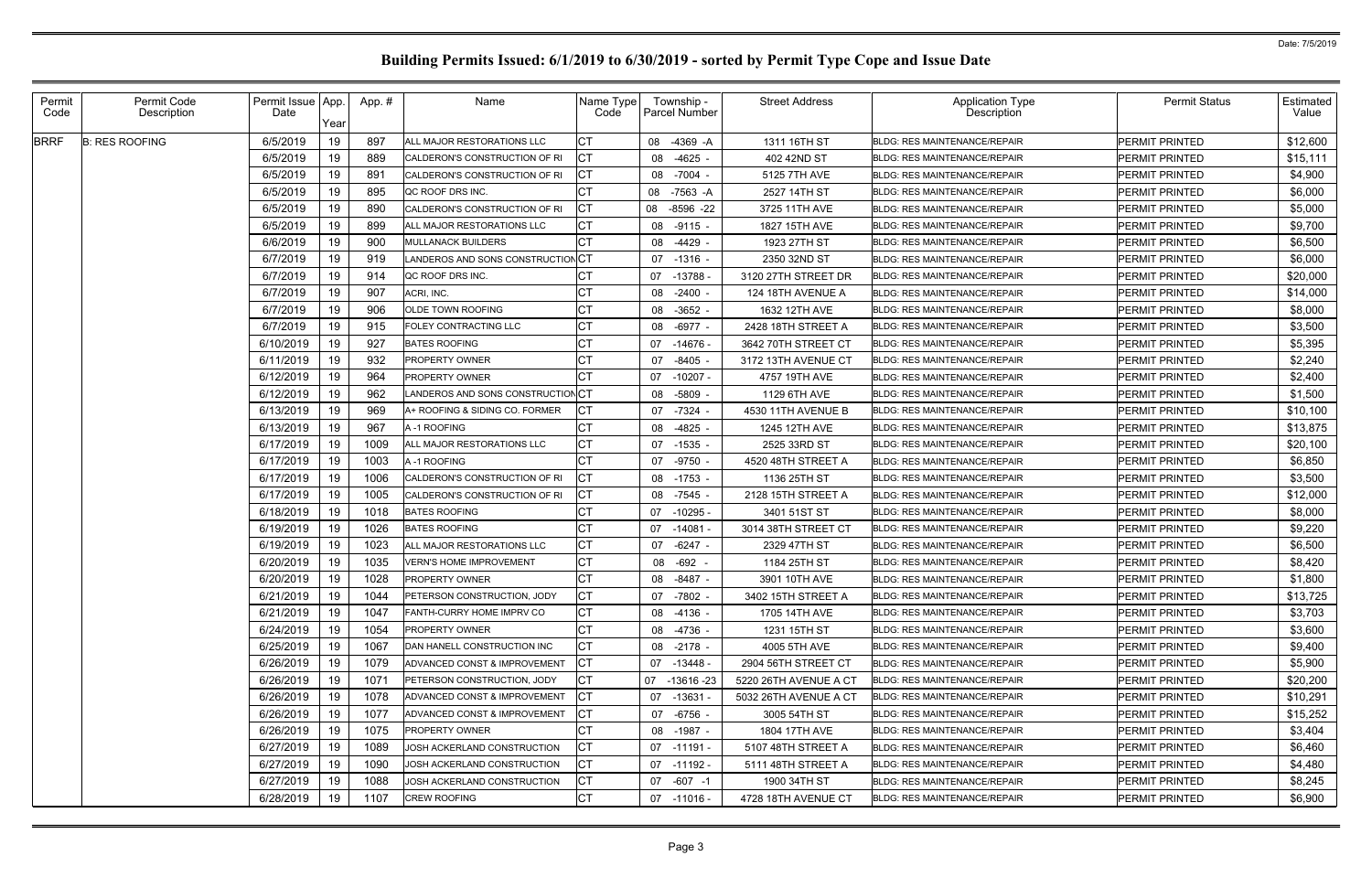| Permit<br>Code   | Permit Code<br>Description          | Permit Issue   App.<br>Date | Year | App.#                | Name                              | Name Type<br>Code | Township -<br>Parcel Number | <b>Street Address</b> | <b>Application Type</b><br>Description | <b>Permit Status</b>      | Estimated<br>Value |
|------------------|-------------------------------------|-----------------------------|------|----------------------|-----------------------------------|-------------------|-----------------------------|-----------------------|----------------------------------------|---------------------------|--------------------|
| <b>BRRF</b>      | <b>B: RES ROOFING</b>               | 6/28/2019                   | 19   | 1102                 | <b>CREW ROOFING</b>               | СT                | 07 -11546 -                 | 4741 20TH AVE         | BLDG: RES MAINTENANCE/REPAIR           | FINAL INSPECTION COMPLETE | \$9,900            |
|                  |                                     | 6/28/2019                   | 19   | 1112                 | A+ ROOFING & SIDING CO. FORMER    | СT                | $-12760$<br>07              | 4712 27TH AVE         | BLDG: RES MAINTENANCE/REPAIR           | PERMIT PRINTED            | \$10,700           |
|                  |                                     | 6/28/2019                   | 19   | 1113                 | REUTHER CONSTRUCTION              | СT                | 07<br>-13058                | 5612 32ND AVENUE CT   | <b>BLDG: RES MAINTENANCE/REPAIR</b>    | PERMIT PRINTED            | \$12,000           |
|                  |                                     | 6/28/2019                   | 19   | 1096                 | <b>CREW ROOFING</b>               | СT                | $-1599$<br>08               | 203 38TH ST           | <b>BLDG: RES MAINTENANCE/REPAIR</b>    | <b>PERMIT PRINTED</b>     | \$3,900            |
|                  |                                     | 6/28/2019                   | 19   | 1105                 | FOLEY CONTRACTING LLC             | СT                | $-2321$<br>08               | 522 15TH AVE          | <b>BLDG: RES MAINTENANCE/REPAIR</b>    | <b>PERMIT PRINTED</b>     | \$8,000            |
|                  |                                     | 6/28/2019                   | 19   | 1106                 | FOLEY CONTRACTING LLC             | СT                | 08<br>$-6120 -34$           | 502 28TH AVE          | BLDG: RES MAINTENANCE/REPAIR           | PERMIT PRINTED            | \$5,900            |
|                  |                                     | 6/28/2019                   | 19   | 1111                 | <b>PROPERTY OWNER</b>             | СT                | 08 -6470 -                  | 5407 7TH AVE          | <b>BLDG: RES MAINTENANCE/REPAIR</b>    | <b>PERMIT PRINTED</b>     | \$600              |
|                  |                                     | permit count:               |      | -51                  |                                   |                   |                             |                       | <b>Permit code valuation:</b>          |                           | \$442,076          |
| <b>BRSD</b>      | <b>B: RES SIDING</b>                | 6/4/2019                    | 19   | 882                  | PROPERTY OWNER                    | СT                | 08<br>-4889                 | 1102 13TH AVE         | <b>BLDG: RES MAINTENANCE/REPAIR</b>    | <b>PERMIT PRINTED</b>     | \$3,500            |
|                  |                                     | 6/5/2019                    | 19   | 889                  | CALDERON'S CONSTRUCTION OF RI     |                   | $-4625$<br>08               | 402 42ND ST           | <b>BLDG: RES MAINTENANCE/REPAIR</b>    | PERMIT PRINTED            | \$15,111           |
|                  |                                     | 6/7/2019                    | 19   | 920                  | LANDEROS AND SONS CONSTRUCTION CT |                   | -4520<br>08                 | 1814 12TH ST          | <b>BLDG: RES MAINTENANCE/REPAIR</b>    | PERMIT PRINTED            | \$7,500            |
|                  |                                     | 6/11/2019                   | 19   | 930                  | <b>PROPERTY OWNER</b>             |                   | 08<br>-4883                 | 1110 12TH AVE         | <b>BLDG: RES MAINTENANCE/REPAIR</b>    | PERMIT PRINTED            | \$4,375            |
|                  |                                     | 6/17/2019                   | 19   | 1009                 | ALL MAJOR RESTORATIONS LLC        | СT                | 07<br>-1535                 | 2525 33RD ST          | <b>BLDG: RES MAINTENANCE/REPAIR</b>    | PERMIT PRINTED            | \$20,100           |
|                  |                                     | 6/17/2019                   | 19   | 1004                 | <b>PROPERTY OWNER</b>             |                   | $-5229$<br>08               | 1307 4TH ST           | <b>BLDG: RES MAINTENANCE/REPAIR</b>    | PERMIT PRINTED            | \$3,500            |
|                  |                                     | 6/26/2019                   | 19   | 1075                 | <b>PROPERTY OWNER</b>             | СT                | $-1987$<br>08               | 1804 17TH AVE         | <b>BLDG: RES MAINTENANCE/REPAIR</b>    | PERMIT PRINTED            | \$3,404            |
|                  |                                     | 6/26/2019                   | 19   | 1073                 | ACRI, INC.                        | СT                | 08 -5144                    | 521 21ST AVE          | BLDG: RES MAINTENANCE/REPAIR           | PERMIT PRINTED            | \$10,000           |
|                  |                                     | permit count:               |      | -8                   |                                   |                   |                             |                       | <b>Permit code valuation:</b>          |                           | \$67,490           |
| <b>BSMT</b>      | <b>B: RES BASEMENT WATERPROOF</b>   | 6/3/2019                    | 19   | 865                  | ABSOLUTELY DRY BASEMENT WATERFCT  |                   | 08 -4168 -                  | 524 21ST AVE          | BLDG: RES MAINTENANCE/REPAIR           | <b>PERMIT PRINTED</b>     | \$10,800           |
|                  |                                     | permit count:               |      |                      |                                   |                   |                             |                       | <b>Permit code valuation:</b>          |                           | \$10,800           |
| <b>BSPK</b>      | <b>B: COML SPRINKLER SYSTEM</b>     | 6/10/2019                   | 19   | 893                  | CONTINENTAL FIRE SPRINKLER CO     | Iст               | 08 -9465                    | 1 KONE CT             | <b>BLDG: SPRINKLER SYSTEM</b>          | PERMIT PRINTED            | \$13,130           |
|                  |                                     | permit count:               |      |                      |                                   |                   |                             |                       | <b>Permit code valuation:</b>          |                           | \$13,130           |
| <b>BSTP</b>      | <b>B: STEPS</b>                     | 6/12/2019                   | 19   | 943                  | HABITAT FOR HUMANITY-QC           | <b>CT</b>         | 08 -2513                    | 426 4TH AVE           | BLDG: RES MAINTENANCE/REPAIR           | PERMIT PRINTED            | \$350              |
|                  |                                     | permit count:               |      |                      |                                   |                   |                             |                       | <b>Permit code valuation:</b>          |                           | \$350              |
| <b>BTWR</b>      | <b>B: COML CELLULAR STATION/TOV</b> | 6/4/2019                    | 19   | 866                  | <b>SAC WIRELESS</b>               | СT                | 07<br>-67 -B                | 1520 41ST ST          | <b>BLDG: CELLULAR STATION/TOWER</b>    | <b>PERMIT PRINTED</b>     | \$50,000           |
|                  |                                     | 6/5/2019                    | 19   | 867                  | <b>SAC WIRELESS</b>               |                   | 07 -12822 -                 | 1529 46TH AVE         | BLDG: CELLULAR STATION/TOWER           | PERMIT PRINTED            | \$40,000           |
|                  |                                     | 6/5/2019                    | 19   | 894                  | <b>SAC WIRELESS</b>               | СT                | 08 -5719 -                  | 501 15TH ST           | BLDG: CELLULAR STATION/TOWER           | PERMIT PRINTED            | \$30,000           |
|                  |                                     | permit count:               |      | $\boldsymbol{\cdot}$ |                                   |                   |                             |                       | <b>Permit code valuation:</b>          |                           | \$120,000          |
| DRN <sub>1</sub> | <b>ENG: CLASS 1 DRAINAGE</b>        | 6/5/2019                    | 19   | 896                  | NEW CONCRETE CONSTRUCTION         | <b>CT</b>         | 07 -6587 -                  | 3640 15TH AVENUE CT   | <b>ENG: DRAINAGE PERMIT</b>            | FINAL INSPECTION COMPLETE | \$0                |
|                  |                                     | 6/7/2019                    | 19   | 918                  | SUPREME SERVICES CORP OF THE Q    | <b>ICT</b>        | 07 - 578 -                  | 1729 36TH ST          | <b>BLDG: RES DRIVEWAY</b>              | FINAL INSPECTION COMPLETE | \$0                |
|                  |                                     | 6/17/2019                   | 19   | 1010                 | KLARKOWSKI CONSTRUCTION           | СT                | 08 -7050 -                  | 5205 10TH AVE         | <b>ENG: DRAINAGE PERMIT</b>            | <b>PERMIT PRINTED</b>     | \$0                |
|                  |                                     | 6/19/2019                   | 19   | 1008                 | POINT ELECTRIC                    | SC                | 08 -1904 -                  | 1826 17TH ST          | <b>BLDG: GARAGES/CARPORTS</b>          | PERMIT PRINTED            | \$27,986           |
|                  |                                     | 6/20/2019                   | 19   | 1038                 | <b>PROPERTY OWNER</b>             | СT                | 08 -7480 -                  | 1316 24TH AVE         | <b>BLDG: GARAGES/CARPORTS</b>          | <b>PERMIT PRINTED</b>     | \$10,080           |
|                  |                                     | permit count:               |      | - 5                  |                                   |                   |                             |                       | <b>Permit code valuation:</b>          |                           | \$38,066           |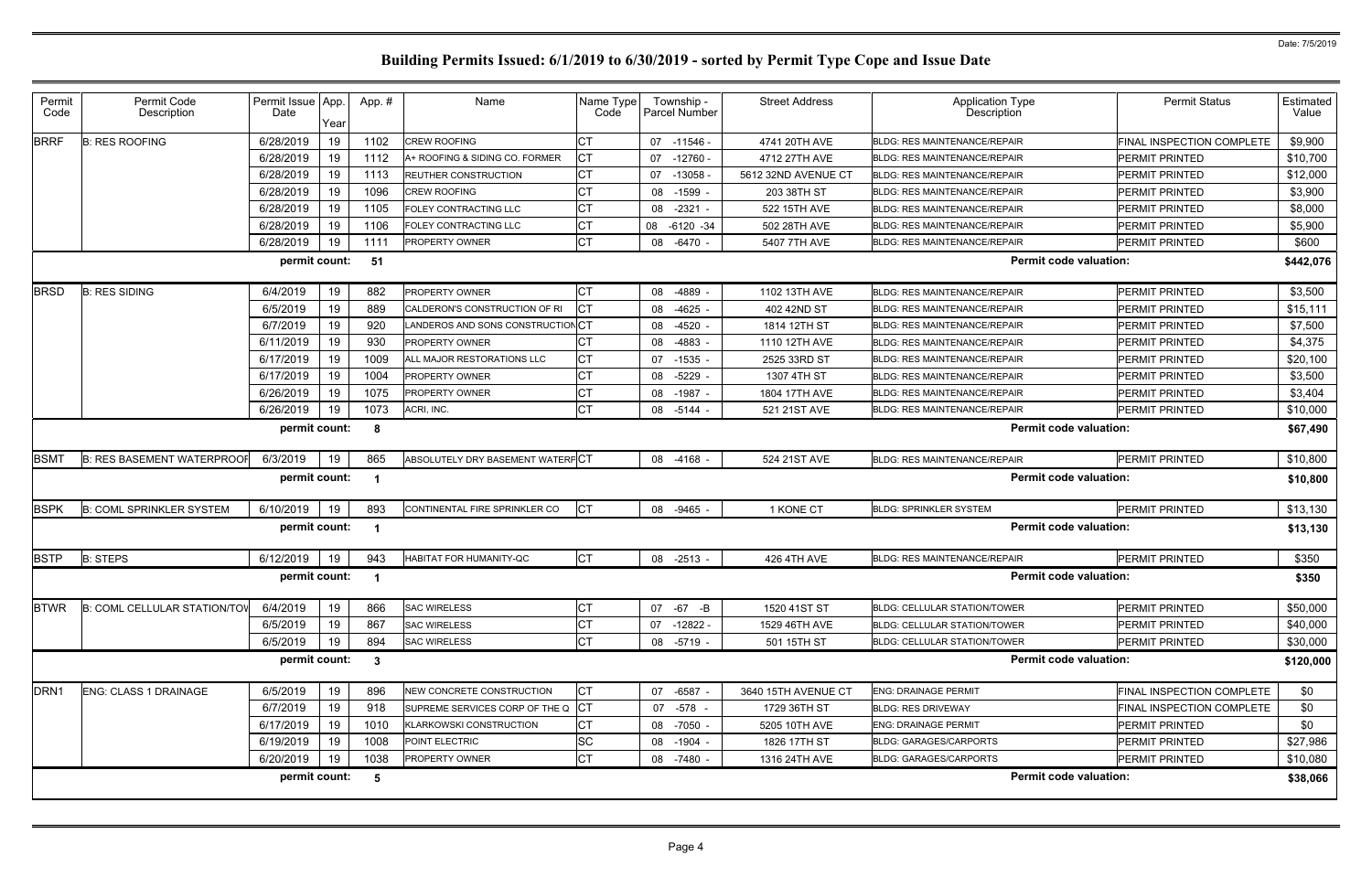| Permit<br>Code | Permit Code<br>Description | Permit Issue App.<br>Date | Year | App.# | Name                                                   | Name Type<br>Code      | Township -<br><b>Parcel Number</b> |             | <b>Street Address</b>                | Application Type<br>Description        | <b>Permit Status</b>             | Estimated<br>Value  |
|----------------|----------------------------|---------------------------|------|-------|--------------------------------------------------------|------------------------|------------------------------------|-------------|--------------------------------------|----------------------------------------|----------------------------------|---------------------|
| ЕC             | E: COML ELECTRICAL         | 6/3/2019                  | 19   | 702   | <b>BUILD TO SUIT INC</b>                               | <b>CT</b>              | 08 -9465 -                         |             | 1 KONE CT                            | <b>BLDG: COML INTERIOR FINISH</b>      | <b>PERMIT PRINTED</b>            | \$324,690           |
|                |                            |                           |      |       | <b>TRI-CITY ELECTRIC COMPANY</b>                       | SC                     |                                    |             |                                      |                                        |                                  |                     |
|                |                            |                           |      |       | <b>CRAWFORD COMPANY</b>                                | <b>SC</b><br><b>SC</b> |                                    |             |                                      |                                        |                                  |                     |
|                |                            |                           |      |       | CRAWFORD HEATING & COOLING<br><b>BUILD TO SUIT INC</b> | СT                     |                                    |             |                                      |                                        |                                  |                     |
|                |                            |                           |      |       | <b>TRI-CITY ELECTRIC COMPANY</b>                       | <b>SC</b>              |                                    |             |                                      |                                        |                                  |                     |
|                |                            |                           |      |       | NORTHWEST MECHANICAL                                   | SC                     |                                    |             |                                      |                                        |                                  |                     |
|                |                            |                           |      |       | NORTHWEST MECHANICAL                                   | <b>SC</b>              |                                    |             |                                      |                                        |                                  |                     |
|                |                            | 6/4/2019                  | 19   | 856   | BLACKHAWK ELECTRIC ENTERPRISES CT                      |                        | 07                                 | $-14918$    | 3947 41ST AVENUE DR                  | <b>BLDG: SIGN</b>                      | <b>PERMIT PRINTED</b>            | \$3,370             |
|                |                            | 6/4/2019                  | 19   | 873   | TRI-CITY ELECTRIC COMPANY                              | СT                     | 08                                 | -3450 -A    | 1623 15TH ST                         | ELEC: REPAIR                           | FINAL INSPECTION COMPLETE        | \$0                 |
|                |                            | 6/4/2019                  | 17   | 187   | <b>GORMAN &amp; CO</b>                                 | <b>CT</b>              | 08                                 | $-6858 -$   | 1518 25TH AVE                        | BLDG:RES/EXSTG, MULTI-FAMILY BUILD-OUT | <b>PERMIT PRINTED</b>            | <b>*#########</b> # |
|                |                            |                           |      |       | PETERSEN PLUMBING AND HEATING                          | SC                     |                                    |             |                                      |                                        |                                  |                     |
|                |                            |                           |      |       | DOUG'S HEATING & AIR COND                              | <b>SC</b>              |                                    |             |                                      |                                        |                                  |                     |
|                |                            |                           |      |       | CONTINENTAL FIRE SPRINKLER CO                          | <b>SC</b>              |                                    |             |                                      |                                        |                                  |                     |
|                |                            |                           |      |       | <b>ENGEL ELECTRIC CO</b>                               | SC                     |                                    |             |                                      |                                        |                                  |                     |
|                |                            |                           |      |       | TREIBER CONSTRUCTION CO                                | SC                     |                                    |             |                                      |                                        |                                  |                     |
|                |                            |                           |      |       | PETERSEN PLUMBING AND HEATING                          | SC                     |                                    |             |                                      |                                        |                                  |                     |
|                |                            |                           |      |       | ROCK RIVER ELECTRIC INC                                | <b>SC</b>              |                                    |             |                                      |                                        |                                  |                     |
|                |                            | 6/6/2019                  | 19   | 903   | <b>TRI-CITY ELECTRIC COMPANY</b>                       | <b>CT</b>              | 08                                 | $-328$ $-C$ | 1201 RIVER DR                        | <b>ELEC: REMODEL</b>                   | <b>PERMIT PRINTED</b>            | \$0                 |
|                |                            | 6/10/2019                 | 19   | 916   | MOXIE SOLAR                                            | <b>CT</b>              | 07                                 | -13752 -    | 600 35TH AVE                         | <b>BLDG: COML MAINTENANCE/REPAIR</b>   | <b>FINAL INSPECTION COMPLETE</b> | \$86,928            |
|                |                            |                           |      |       | MOXIE SOLAR                                            | <b>SC</b>              |                                    |             |                                      |                                        |                                  |                     |
|                |                            | 6/10/2019                 | 19   | 883   | <b>MOXIE SOLAR</b>                                     | <b>CT</b>              | 08 -5728 -                         |             | 1409 6TH AVE                         | BLDG: COML MAINTENANCE/REPAIR          | <b>PERMIT PRINTED</b>            | \$43,159            |
|                |                            |                           |      |       | MOXIE SOLAR                                            | <b>SC</b>              |                                    |             |                                      |                                        |                                  |                     |
|                |                            | 6/10/2019                 | 19   | 76    | LANDEROS AND SONS CONSTRUCTION CT                      |                        | 08 -5912 -                         |             | 709 4TH AVE                          | <b>BLDG: COML MAINTENANCE/REPAIR</b>   | <b>PERMIT PRINTED</b>            | \$18,800            |
|                |                            |                           |      |       | <b>GRIZZLE ELECTRIC INC</b>                            | <b>SC</b>              |                                    |             |                                      |                                        |                                  |                     |
|                |                            | 6/12/2019                 | 19   | 717   | <b>ESTES CONSTRUCTION</b>                              | <b>CT</b>              | 07 -397 -8                         |             | 500 JOHN DEERE RD                    | <b>BLDG: COML REMODEL</b>              | <b>PERMIT PRINTED</b>            | \$188,875           |
|                |                            |                           |      |       | PETERSEN PLUMBING AND HEATING                          | SC                     |                                    |             |                                      |                                        |                                  |                     |
|                |                            |                           |      |       | <b>CRAWFORD COMPANY</b>                                | <b>SC</b>              |                                    |             |                                      |                                        |                                  |                     |
|                |                            |                           |      |       | TRI-CITY ELECTRIC COMPANY                              | <b>SC</b>              |                                    |             |                                      |                                        |                                  |                     |
|                |                            | 6/12/2019                 | 19   | 940   | TRI-CITY ELECTRIC COMPANY                              | <b>CT</b>              | 08 -2451 -                         |             | 1 MONTGOMERY DR                      | ELEC: REWIRE                           | PERMIT PRINTED                   | \$0                 |
|                |                            | 6/14/2019                 | 19   | 432   | BIG DOG CONSTRUCTION CO INC                            | <b>CT</b>              | 08 -1955 -                         |             | 1806 15TH STREET PL                  | <b>BLDG: MISC STRUCTURE</b>            | <b>PERMIT PRINTED</b>            | \$122,000           |
|                |                            |                           |      |       | PETERSEN PLUMBING AND HEATING                          | <b>SC</b>              |                                    |             |                                      |                                        |                                  |                     |
|                |                            |                           |      |       | SHAW ELECTRIC INC                                      | SC                     |                                    |             |                                      |                                        |                                  |                     |
|                |                            | 6/18/2019                 | 18   | 2150  | <b>PROPERTY OWNER</b>                                  | СT                     | 07 -15146 -                        |             | 3934 16TH ST                         | <b>BLDG: COML INTERIOR FINISH</b>      | <b>PERMIT PRINTED</b>            | \$170,000           |
|                |                            |                           |      |       | PETERSEN PLUMBING AND HEATING                          | <b>SC</b>              |                                    |             |                                      |                                        |                                  |                     |
|                |                            |                           |      |       | TRI-CITY ELECTRIC COMPANY                              | <b>SC</b>              |                                    |             |                                      |                                        |                                  |                     |
|                |                            | 6/25/2019                 | 19   | 142   | HERITAGE ACADEMY AND LEARNING                          | <b>CT</b>              | 07 -2750 -                         |             | 3810 27TH ST                         | <b>BLDG: COML REMODEL</b>              | PERMIT PRINTED                   | \$29,100            |
|                |                            |                           |      |       | LENNY DESANTIAGO PLUMBING                              | <b>SC</b>              |                                    |             |                                      |                                        |                                  |                     |
|                |                            |                           |      |       | <b>ALWAYS PLUMBING</b>                                 | SC                     |                                    |             |                                      |                                        |                                  |                     |
|                |                            |                           |      |       | ADVANTAGE ELCTRL SERVICES INC                          | SC                     |                                    |             |                                      |                                        |                                  |                     |
|                |                            |                           |      |       | KOEHLER ELECTRIC INC, J W                              | <b>SC</b>              |                                    |             |                                      |                                        |                                  |                     |
|                |                            | 6/25/2019                 | 19   | 1039  | A-1 SIGN & CRANE                                       | <b>CT</b>              | 07                                 | -6236 -     | 4610 AVENUE OF THE CITIES BLDG: SIGN |                                        | PERMIT PRINTED                   | \$7,000             |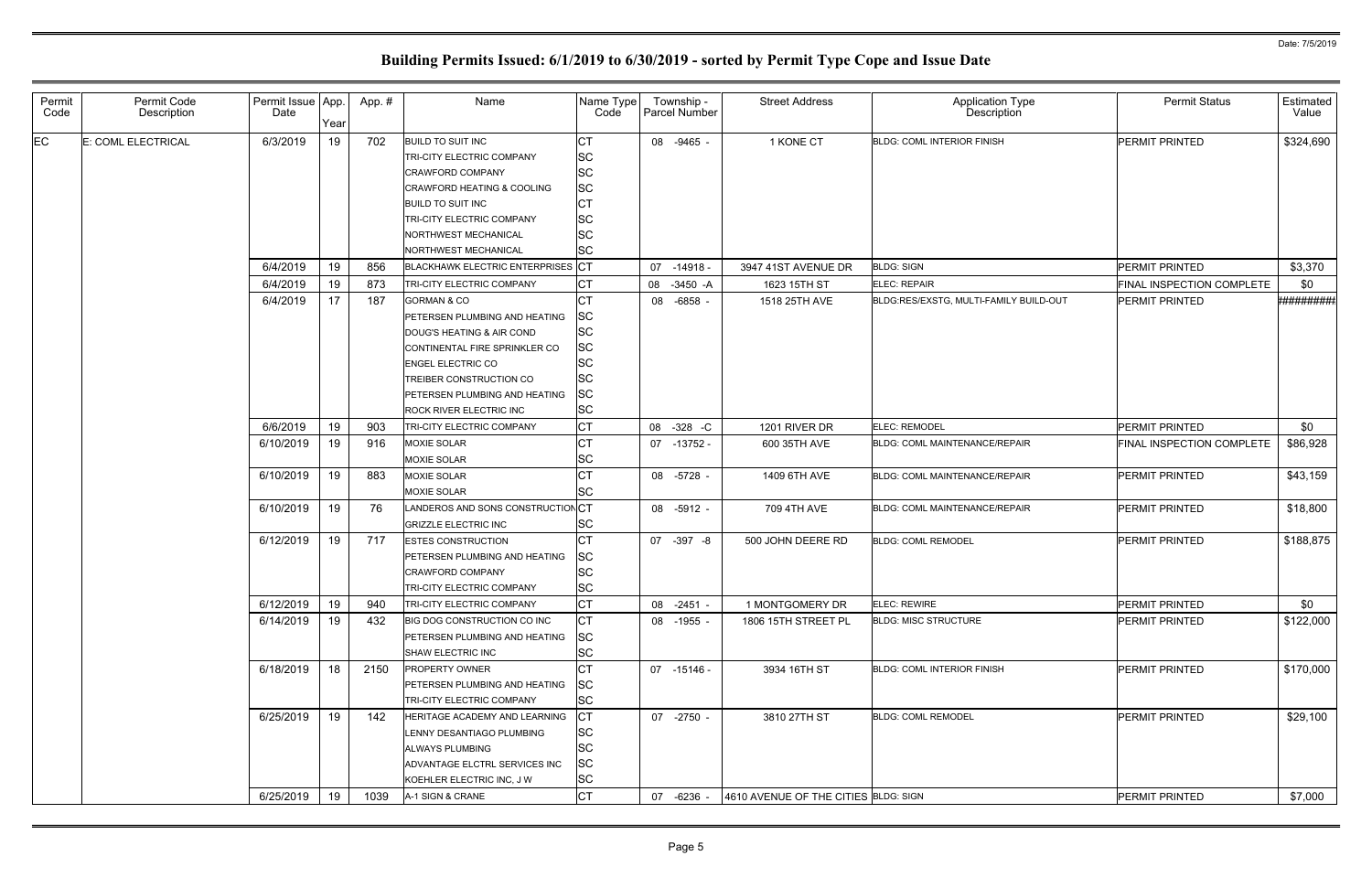| Type ו<br>tion                | <b>Permit Status</b>             | Estimated<br>Value |
|-------------------------------|----------------------------------|--------------------|
|                               | PERMIT PRINTED                   | \$7,000            |
|                               | <b>PERMIT PRINTED</b>            | \$0                |
| EPAIR                         | <b>PERMIT PRINTED</b>            | \$130,000          |
|                               | PERMIT PRINTED                   | \$0                |
| <b>Permit code valuation:</b> |                                  | \$10,123,922       |
|                               | PERMIT PRINTED                   | \$0                |
| <b>Permit code valuation:</b> |                                  | \$0                |
|                               | PERMIT PRINTED                   | \$0                |
| <b>Permit code valuation:</b> |                                  | \$0                |
|                               | PERMIT PRINTED                   | \$0                |
| <b>Permit code valuation:</b> |                                  | \$0                |
|                               | PERMIT PRINTED                   | \$0                |
| <b>Permit code valuation:</b> |                                  | \$0                |
|                               | FINAL INSPECTION COMPLETE        | \$0                |
|                               | <b>PERMIT PRINTED</b>            | \$0                |
|                               | FINAL INSPECTION COMPLETE        | \$0                |
|                               | PERMIT PRINTED                   | \$20,970           |
|                               | PERMIT PRINTED                   | \$0                |
|                               | FINAL INSPECTION COMPLETE        | \$15,828           |
|                               | <b>FINAL INSPECTION COMPLETE</b> | \$0                |
|                               | <b>PERMIT PRINTED</b>            | \$38,400           |
|                               | PERMIT PRINTED                   | \$1,120            |
|                               | PERMIT PRINTED                   | \$0                |
|                               | PERMIT PRINTED                   | \$0                |
|                               | PERMIT PRINTED                   | \$0                |
|                               | <b>PERMIT PRINTED</b>            | \$0                |
|                               |                                  |                    |

| Permit<br>Code | Permit Code<br>Description | Permit Issue   App.<br>Date | Year | App.#                   | Name                                                    | Name Type<br>Code      |    | Township -<br>Parcel Number | <b>Street Address</b>                | <b>Application Type</b><br>Description | <b>Permit Status</b>             | Estimated<br>Value |
|----------------|----------------------------|-----------------------------|------|-------------------------|---------------------------------------------------------|------------------------|----|-----------------------------|--------------------------------------|----------------------------------------|----------------------------------|--------------------|
| EC             | E: COML ELECTRICAL         | 6/25/2019                   | 19   | 1039                    | BLACKHAWK ELECTRIC ENTERPRISES SC                       |                        | 07 | $-6236 -$                   | 4610 AVENUE OF THE CITIES BLDG: SIGN |                                        | <b>PERMIT PRINTED</b>            | \$7,000            |
|                |                            | 6/25/2019                   | 19   | 1063                    | DAVENPORT ELECTRIC CONTRACT COCT                        |                        | 08 | $-2644 - A$                 | 4801 RIVER DR                        | ELEC: REPAIR                           | <b>PERMIT PRINTED</b>            | \$0                |
|                |                            | 6/26/2019                   | 19   | 1072                    | PROPERTY OWNER                                          | СT                     | 08 | -4723 -                     | 3635 4TH AVE                         | <b>BLDG: COML MAINTENANCE/REPAIR</b>   | <b>PERMIT PRINTED</b>            | \$130,000          |
|                |                            |                             |      |                         | PROPERTY OWNER                                          | SC                     |    |                             |                                      |                                        |                                  |                    |
|                |                            | 6/28/2019                   | 19   | 1116                    | TRI-CITY ELECTRIC COMPANY                               | <b>CT</b>              |    | 08 -531 -                   | 2500 RIVER DR                        | ELEC: SERVICE                          | PERMIT PRINTED                   | \$0                |
|                |                            | permit count:               |      | 17                      |                                                         |                        |    |                             |                                      | <b>Permit code valuation:</b>          |                                  | \$10,123,922       |
| <b>ECI</b>     | E: COML INVESTIGATION      | 6/14/2019                   | 19   | 983                     | PIKUZA ELECTRIC INC                                     | <b>CT</b>              |    | 08 -6430 -                  | 1610 7TH ST                          | <b>INVESTIGATION</b>                   | PERMIT PRINTED                   | \$0                |
|                |                            | permit count:               |      | $\overline{\mathbf{1}}$ |                                                         |                        |    |                             |                                      | <b>Permit code valuation:</b>          |                                  | \$0                |
| <b>EINV</b>    | E: RES INVESTIGATION       | 6/27/2019                   | 19   | 1082                    | ADVANTAGE ELCTRL SERVICES INC                           | Iст                    | 07 | $-6422 -$                   | 1117 40TH ST                         | <b>INVESTIGATION</b>                   | <b>PERMIT PRINTED</b>            | \$0                |
|                |                            | permit count:               |      | $\overline{\mathbf{1}}$ |                                                         |                        |    |                             |                                      | <b>Permit code valuation:</b>          |                                  | \$0                |
| <b>ENA</b>     | <b>B: RES SIDEWALK</b>     | 6/3/2019                    | 19   | 855                     | RODRUCK BUILDER, TODD                                   | Iст                    |    | 08 -2804 -                  | 201 5TH AVE                          | <b>BLDG: RES SIDEWALK</b>              | <b>PERMIT PRINTED</b>            | \$0                |
|                |                            | permit count:               |      | $\overline{\mathbf{1}}$ |                                                         |                        |    |                             |                                      | <b>Permit code valuation:</b>          |                                  | \$0                |
| <b>ENB</b>     | <b>B: RES DRIVEWAY</b>     | 6/7/2019                    | 19   | 918                     | SUPREME SERVICES CORP OF THE Q CT                       |                        |    | 07 -578                     | 1729 36TH ST                         | <b>BLDG: RES DRIVEWAY</b>              | PERMIT PRINTED                   | \$0                |
|                |                            | permit count:               |      | $\overline{\mathbf{1}}$ |                                                         |                        |    |                             |                                      | <b>Permit code valuation:</b>          |                                  | \$0                |
| ER             | E: RES ELECTRICAL          | 6/4/2019                    | 19   | 872                     | KOEHLER ELECTRIC INC, J W                               | <b>CT</b>              | 07 | $-10604 -$                  | 4408 51ST ST                         | ELEC: REPAIR                           | <b>FINAL INSPECTION COMPLETE</b> | \$0                |
|                |                            | 6/6/2019                    | 19   | 902                     | KOEHLER ELECTRIC INC, J W                               | <b>CT</b>              | 07 | $-2751 -$                   | 3828 27TH ST                         | ELEC: SERVICE                          | <b>PERMIT PRINTED</b>            | \$0                |
|                |                            | 6/7/2019                    | 19   | 912                     | ROCK RIVER ELECTRIC INC                                 | <b>CT</b>              |    | 07 -1991 -                  | 2380 29TH ST                         | ELEC: SERVICE                          | <b>FINAL INSPECTION COMPLETE</b> | \$0                |
|                |                            | 6/7/2019                    | 19   | 320                     | <b>IOSSI CONSTRUCTION</b>                               | <b>CT</b>              | 08 | $-3096 - 18$                | 528 32ND AVE                         | <b>BLDG: RES ADDITION</b>              | <b>PERMIT PRINTED</b>            | \$20,970           |
|                |                            |                             |      |                         | PETERSEN PLUMBING AND HEATING                           | SC                     |    |                             |                                      |                                        |                                  |                    |
|                |                            |                             |      |                         | PETERSEN PLUMBING AND HEATING                           | <b>SC</b>              |    |                             |                                      |                                        |                                  |                    |
|                |                            |                             |      |                         | <b>SHAW ELECTRIC INC</b>                                | SC                     |    |                             |                                      |                                        |                                  |                    |
|                |                            | 6/7/2019                    | 19   | 913                     | ROCK RIVER ELECTRIC INC                                 | <b>CT</b>              |    | 08 - 391 -                  | 1714 11TH AVE                        | ELEC: SERVICE                          | <b>PERMIT PRINTED</b>            | \$0                |
|                |                            | 6/7/2019                    | 19   | 599                     | <b>COACH HOUSE GARAGES</b><br>POINT ELECTRIC            | Iст<br><b>SC</b>       |    | 08 -5605 -                  | 1412 13TH ST                         | <b>BLDG: GARAGES/CARPORTS</b>          | <b>FINAL INSPECTION COMPLETE</b> | \$15,828           |
|                |                            | 6/12/2019                   | 19   | 634                     | BUREAU CO. POOL BUILDERS, INC<br>ART-O-LITE ELECTRIC CO | <b>CT</b><br><b>SC</b> |    | 08 -3067 -                  | 1323 28TH AVE                        | <b>BLDG: SWIMMING POOL</b>             | <b>FINAL INSPECTION COMPLETE</b> | \$0                |
|                |                            | 6/12/2019                   | 19   | 263                     | MAINTENANCE PRO TEAM                                    | <b>CT</b>              |    | 08 -3997 -                  | 428 43RD ST                          | <b>BLDG: RES REMODEL</b>               | PERMIT PRINTED                   | \$38,400           |
|                |                            |                             |      |                         | PRECISION AIR HTG & AC INC                              | <b>SC</b>              |    |                             |                                      |                                        |                                  |                    |
|                |                            |                             |      |                         | EWERT PLUMBING                                          | SC                     |    |                             |                                      |                                        |                                  |                    |
|                |                            |                             |      |                         | TRI-CITY ELECTRIC COMPANY                               | <b>SC</b>              |    |                             |                                      |                                        |                                  |                    |
|                |                            | 6/12/2019                   | 19   | 821                     | <b>PROPERTY OWNER</b>                                   | <b>CT</b>              |    | 08 -4179 -                  | 2332 18TH AVENUE A                   | <b>BLDG: RES REMODEL</b>               | <b>PERMIT PRINTED</b>            | \$1,120            |
|                |                            |                             |      |                         | <b>CRAWFORD COMPANY</b>                                 | <b>SC</b>              |    |                             |                                      |                                        |                                  |                    |
|                |                            | 6/13/2019                   | 19   | 965                     | <b>TRINITY ELECTRIC</b>                                 | <b>CT</b>              | 07 | $-10404 -$                  | 1208 35TH AVE                        | <b>ELEC: SERVICE</b>                   | <b>PERMIT PRINTED</b>            | \$0                |
|                |                            | 6/13/2019                   | 19   | 966                     | ROCK RIVER ELECTRIC INC                                 | СT                     |    | 07 -1210 -                  | 3018 TUDOR CT                        | <b>ELEC: REMODEL</b>                   | <b>PERMIT PRINTED</b>            | \$0                |
|                |                            | 6/14/2019                   | 19   | 985                     | ADVANTAGE ELCTRL SERVICES INC                           | СT                     |    | 07 -359                     | 3401 47TH AVE                        | <b>ELEC: SERVICE</b>                   | <b>PERMIT PRINTED</b>            | \$0                |
|                |                            | 6/14/2019                   | 19   | 989                     | ADVANTAGE ELCTRL SERVICES INC                           | <b>CT</b>              |    | 07 -359                     | 3402 46TH AVE                        | ELEC: SERVICE                          | <b>PERMIT PRINTED</b>            | \$0                |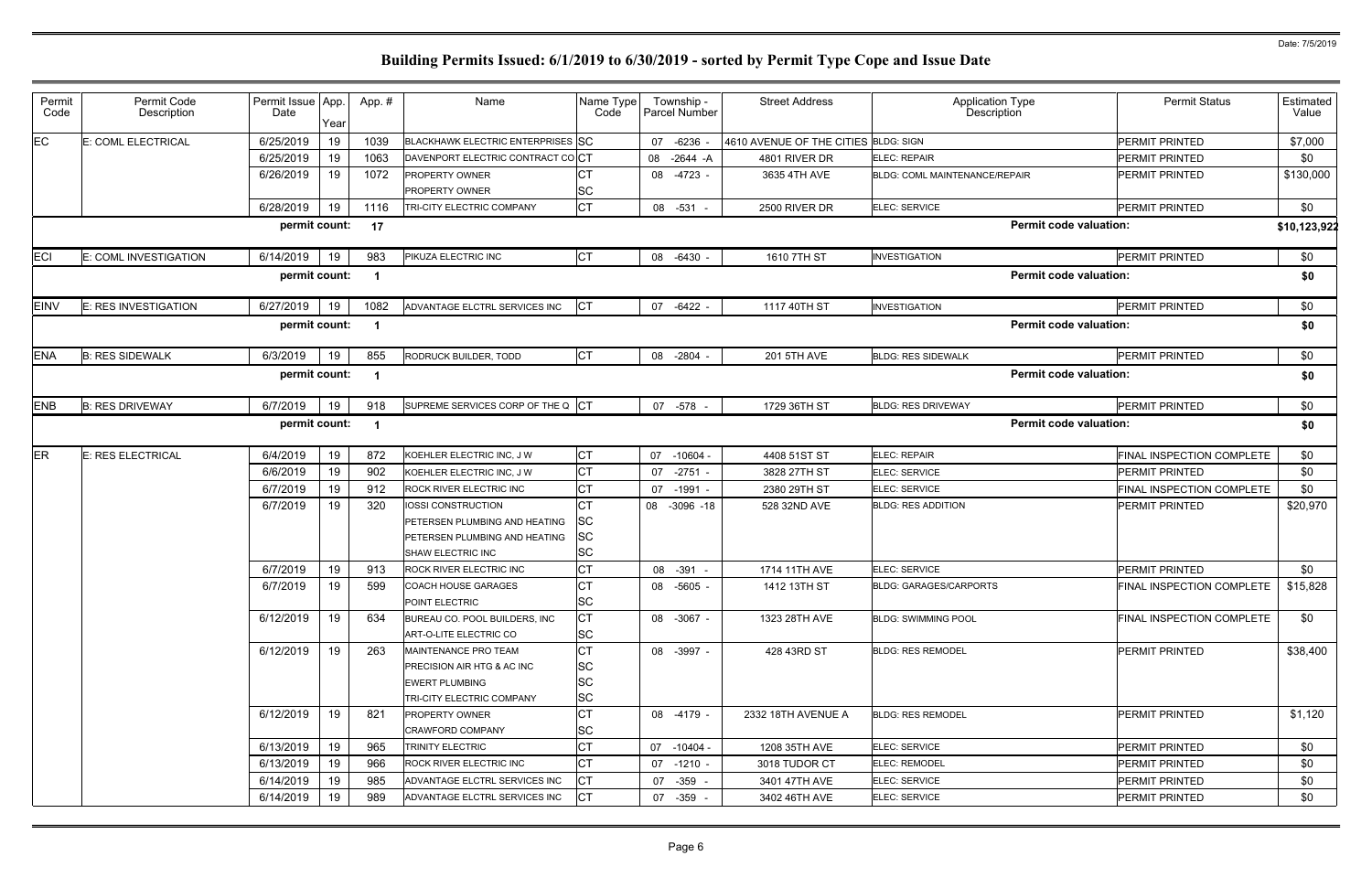| Permit<br>Code   | Permit Code<br>Description    | Permit Issue App.<br>Date | Year | App.# | Name                                                  | Name Type<br>Code | Township -<br><b>Parcel Number</b> | <b>Street Address</b> | Application Type<br>Description        | <b>Permit Status</b>             | Estimated<br>Value |
|------------------|-------------------------------|---------------------------|------|-------|-------------------------------------------------------|-------------------|------------------------------------|-----------------------|----------------------------------------|----------------------------------|--------------------|
| ER               | <b>E: RES ELECTRICAL</b>      | 6/14/2019                 | 19   | 986   | ADVANTAGE ELCTRL SERVICES INC                         | СT                | 07 -359 -                          | 3403 47TH AVE         | ELEC: SERVICE                          | <b>PERMIT PRINTED</b>            | \$0                |
|                  |                               | 6/14/2019                 | 19   | 990   | ADVANTAGE ELCTRL SERVICES INC                         |                   | 07<br>$-359$                       | 3404 46TH AVE         | <b>ELEC: SERVICE</b>                   | PERMIT PRINTED                   | \$0                |
|                  |                               | 6/14/2019                 | 19   | 987   | ADVANTAGE ELCTRL SERVICES INC                         | СT                | 07 - 359                           | 3405 47TH AVE         | <b>ELEC: SERVICE</b>                   | PERMIT PRINTED                   | \$0                |
|                  |                               | 6/14/2019                 | 19   | 99'   | ADVANTAGE ELCTRL SERVICES INC                         |                   | $-359$ .<br>07                     | 3406 46TH AVE         | ELEC: SERVICE                          | PERMIT PRINTED                   | \$0                |
|                  |                               | 6/14/2019                 | 19   | 988   | ADVANTAGE ELCTRL SERVICES INC                         | СT                | 07 - 359                           | 3407 47TH AVE         | ELEC: SERVICE                          | PERMIT PRINTED                   | \$0                |
|                  |                               | 6/14/2019                 | 19   | 992   | ADVANTAGE ELCTRL SERVICES INC                         |                   | 07 -359 -                          | 3410 46TH AVE         | ELEC: SERVICE                          | PERMIT PRINTED                   | \$0                |
|                  |                               | 6/14/2019                 | 19   | 993   | ADVANTAGE ELCTRL SERVICES INC                         |                   | 07 -359                            | 3412 46TH AVE         | ELEC: SERVICE                          | PERMIT PRINTED                   | \$0                |
|                  |                               | 6/14/2019                 | 19   | 984   | POINT ELECTRIC                                        |                   | 08 -7911 -                         | 2002 15TH STREET A    | ELEC: SERVICE                          | PERMIT PRINTED                   | \$0                |
|                  |                               | 6/17/2019                 | 19   | 1013  | <b>PROPERTY OWNER</b>                                 | СT                | 08 -1546 -                         | 119 35TH ST           | ELEC: SERVICE                          | FINAL INSPECTION COMPLETE        | \$0                |
|                  |                               | 6/17/2019                 | 19   | 1008  | POINT ELECTRIC                                        | <b>SC</b>         | 08 -1904 -                         | 1826 17TH ST          | <b>BLDG: GARAGES/CARPORTS</b>          | PERMIT PRINTED                   | \$27,986           |
|                  |                               | 6/19/2019                 | 19   | 1025  | ADVANTAGE ELCTRL SERVICES INC                         | CT                | 07 - 359 -                         | 3401 45TH AVENUE A    | <b>ELEC: SERVICE</b>                   | PERMIT PRINTED                   | \$0                |
|                  |                               | 6/20/2019                 | 19   | 1032  | KOEHLER ELECTRIC INC, J W                             | СT                | 08 -7382 -                         | 2333 6TH ST           | ELEC: SERVICE                          | PERMIT PRINTED                   | \$0                |
|                  |                               | 6/25/2019                 | 19   | 1062  | TRI-CITY ELECTRIC COMPANY                             | <b>CT</b>         | $-10832 -$<br>07                   | 3441 45TH STREET CT   | ELEC: WIRING, MISC                     | PERMIT PRINTED                   | \$0                |
|                  |                               | 6/25/2019                 | 19   | 1064  | ADVANTAGE ELCTRL SERVICES INC                         |                   | 07<br>$-359 -$                     | 3416 44TH AVE         | ELEC: REPAIR                           | PERMIT PRINTED                   | \$0                |
|                  |                               | 6/25/2019                 | 19   | 1061  | TRI-CITY ELECTRIC COMPANY                             | СT                | 08 -3905 -                         | 1708 14TH AVE         | <b>ELEC: SERVICE</b>                   | PERMIT PRINTED                   | \$0                |
|                  |                               | 6/27/2019                 | 19   | 1068  | <b>WOOD HOME RENOVATIONS</b>                          | <b>CT</b>         | 07 -11578 -                        | 1131 54TH STREET A    | <b>BLDG: RES REMODEL</b>               | PERMIT PRINTED                   | \$7,000            |
|                  |                               |                           |      |       | <b>ROCK RIVER ELECTRIC INC</b>                        | SC                |                                    |                       |                                        |                                  |                    |
|                  |                               | 6/27/2019                 | 19   | 1094  | ELECTRIC DOCTOR SERVICE LLC                           | IСТ               | 07 -1184 -                         | 1322 29TH ST          | <b>ELEC: SERVICE</b>                   | PERMIT PRINTED                   | \$0                |
|                  |                               | 6/27/2019                 | 19   | 1093  | ADVANTAGE ELCTRL SERVICES INC                         |                   | 07 -6422 -                         | 1117 40TH ST          | ELEC: SERVICE                          | PERMIT PRINTED                   | \$0                |
|                  |                               | 6/28/2019                 | 19   | 1074  | PROPERTY OWNER                                        |                   | 08 -1987 -                         | 1804 17TH AVE         | <b>BLDG: RES REMODEL</b>               | <b>FINAL INSPECTION COMPLETE</b> | \$16,000           |
|                  |                               |                           |      |       | THADDEUS H ELECTRIC INC                               | <b>SC</b>         |                                    |                       |                                        |                                  |                    |
|                  |                               | permit count:             |      | 32    |                                                       |                   |                                    |                       | <b>Permit code valuation:</b>          |                                  | \$127,304          |
| ERM <sub>6</sub> | E: RES ELCT MTR RECNCT (6 MO) | 6/20/2019                 | 19   | 1029  | ADVANTAGE ELCTRL SERVICES INC                         | CT                | 07 -1469 -                         | 2422 32ND ST          | ELCT: ELCT MTR RECONNCT AFTER 6 MONTHS | PERMIT PRINTED                   | \$0                |
|                  |                               | permit count:             |      | - 1   |                                                       |                   |                                    |                       | <b>Permit code valuation:</b>          |                                  | \$0                |
| <b>MC</b>        | M: COML MECHANICAL            | 6/3/2019                  | 19   | 858   | <b>FREED HEATING &amp; AC</b>                         | СT                | 07<br>-13756 -1                    | 616 35TH AVE          | HTG: AIR CONDITIONING, REPLACE         | PERMIT PRINTED                   | \$2,900            |
|                  |                               | 6/3/2019                  | 19   | 717   | <b>ESTES CONSTRUCTION</b>                             | <b>ICT</b>        | 07 -397 -8                         | 500 JOHN DEERE RD     | <b>BLDG: COML REMODEL</b>              | PERMIT PRINTED                   | \$188,875          |
|                  |                               |                           |      |       | <b>PETERSEN PLUMBING AND HEATING</b>                  | <b>SC</b>         |                                    |                       |                                        |                                  |                    |
|                  |                               |                           |      |       | <b>CRAWFORD COMPANY</b>                               | SС                |                                    |                       |                                        |                                  |                    |
|                  |                               |                           |      |       | <b>TRI-CITY ELECTRIC COMPANY</b>                      | SC                |                                    |                       |                                        |                                  |                    |
|                  |                               | 6/3/2019                  | 19   | 862   | CRAWFORD HEATING & COOLING                            | IСТ               | $07 - 47 -$                        | 2340 53RD ST          | HTG: ROOFTOP UNIT, REPLACE             | <b>PERMIT PRINTED</b>            | \$12,754           |
|                  |                               | 6/5/2019                  | 16   | 574   | BRADY COMPANY, JL                                     | СT                | 07 - 383 -                         | 4140 10TH STREET DR   | HTG: ROOFTOP UNIT, REPLACE             | PERMIT PRINTED                   | \$0                |
|                  |                               | 6/5/2019                  | 19   | 702   | <b>BUILD TO SUIT INC</b>                              |                   | 08 -9465 -                         | 1 KONE CT             | <b>BLDG: COML INTERIOR FINISH</b>      | <b>PERMIT PRINTED</b>            | \$324,690          |
|                  |                               |                           |      |       | TRI-CITY ELECTRIC COMPANY                             | SС                |                                    |                       |                                        |                                  |                    |
|                  |                               |                           |      |       | <b>CRAWFORD COMPANY</b>                               | SC                |                                    |                       |                                        |                                  |                    |
|                  |                               |                           |      |       | CRAWFORD HEATING & COOLING                            | <b>SC</b>         |                                    |                       |                                        |                                  |                    |
|                  |                               | 6/14/2019                 | 19   | 975   | <b>TOTAL MAINTENANCE INC</b>                          | СT                | 07 -14989 -2                       | 4520 16TH ST          | HTG: AIR CONDITIONING, REPLACE         | PERMIT PRINTED                   | \$12,072           |
|                  |                               | 6/14/2019                 | 19   | 976   | <b>CUSH COMFORT</b>                                   |                   | 08 -5524 -                         | 1413 5TH AVE          | HTG: OTHER, INSTALL/REPLACE            | <b>PERMIT PRINTED</b>            | \$6,000            |
|                  |                               |                           |      |       |                                                       |                   |                                    |                       |                                        |                                  |                    |
|                  |                               | 6/18/2019                 | 19   | 727   | <b>BUILD TO SUIT INC</b><br>TRI-CITY ELECTRIC COMPANY | <b>SC</b>         | 08 -9465 -                         | 1 KONE CT             | <b>BLDG: COML INTERIOR FINISH</b>      | <b>PERMIT PRINTED</b>            | \$642,373          |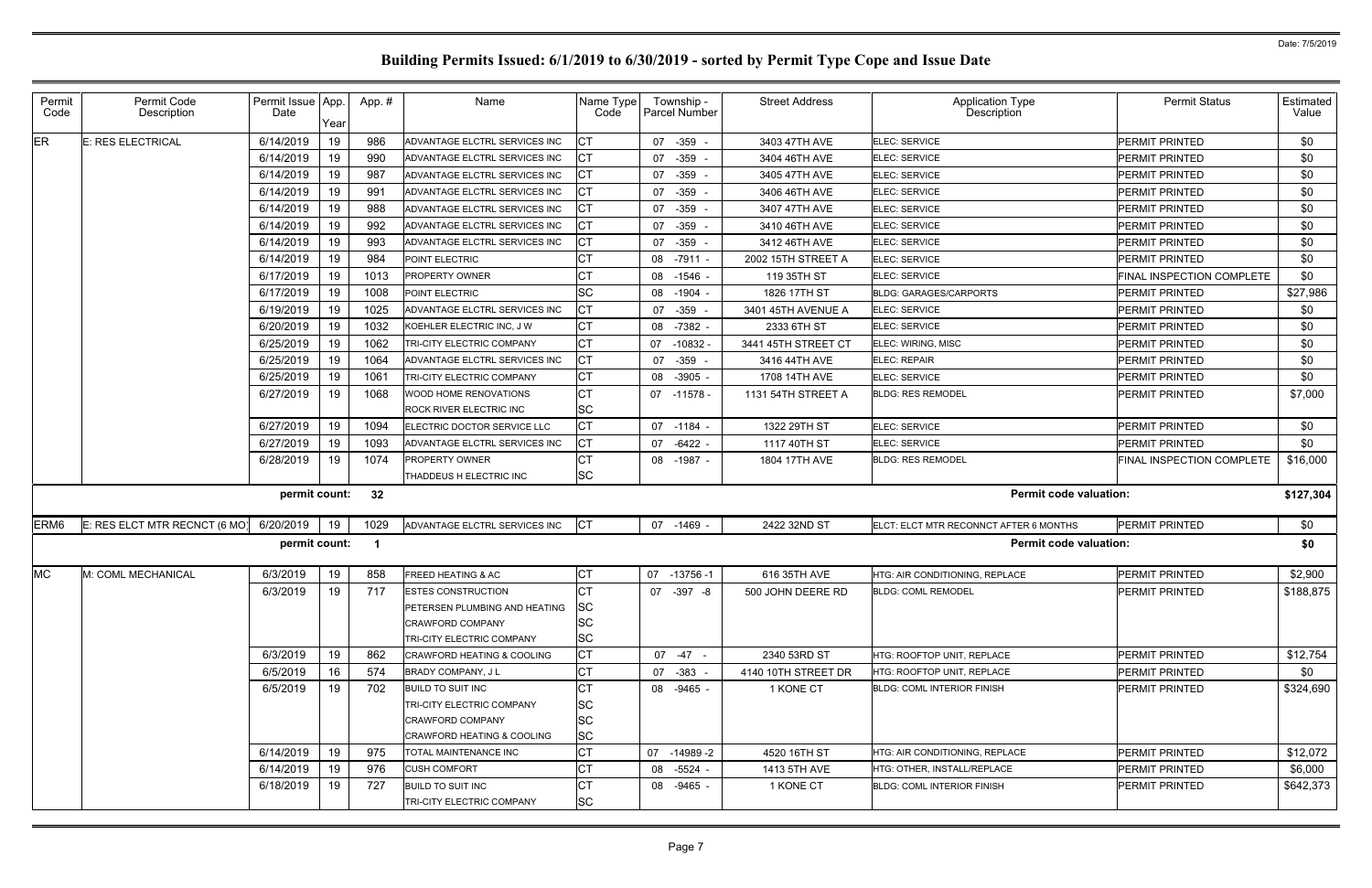| Permit<br>Code | Permit Code<br>Description | Permit Issue   App.<br>Date | Year | App.# | Name                                         | Name Type<br>Code | Township -<br><b>Parcel Number</b> | <b>Street Address</b> | <b>Application Type</b><br><b>Description</b> | <b>Permit Status</b>  | Estimated<br>Value |
|----------------|----------------------------|-----------------------------|------|-------|----------------------------------------------|-------------------|------------------------------------|-----------------------|-----------------------------------------------|-----------------------|--------------------|
| <b>MC</b>      | M: COML MECHANICAL         | 6/18/2019                   | 19   | 727   | NORTHWEST MECHANICAL<br>NORTHWEST MECHANICAL | SC<br>SC          | 08 -9465 -                         | 1 KONE CT             | <b>BLDG: COML INTERIOR FINISH</b>             | <b>PERMIT PRINTED</b> | \$642,373          |
|                |                            | 6/26/2019                   | 19   | 1070  | NORTHWEST MECHANICAL                         | СT                | 08<br>-5798 -                      | 1230 5TH AVE          | HTG: AIR CONDITIONING, REPLACE                | <b>PERMIT PRINTED</b> | \$497,450          |
|                |                            | 6/27/2019                   | 19   | 1085  | KALE HEATING & AC                            | <b>CT</b>         | 07 -13756 -1                       | 616 35TH AVE          | HTG: FURNACE/AC, REPLACE                      | <b>PERMIT PRINTED</b> | \$6,800            |
|                |                            | permit count:               |      | 10    |                                              |                   |                                    |                       | <b>Permit code valuation:</b>                 |                       | \$1,693,914        |
| <b>MR</b>      | M: RES MECHANICAL          | 6/3/2019                    | 19   | 859   | <b>FREED HEATING &amp; AC</b>                | <b>CT</b>         | $-10666$<br>07                     | 4910 48TH AVE         | HTG: AIR CONDITIONING, REPLACE                | <b>PERMIT PRINTED</b> | \$2,950            |
|                |                            | 6/3/2019                    | 19   | 860   | <b>CRAWFORD HEATING &amp; COOLING</b>        | <b>CT</b>         | $-12357 -$<br>07                   | 3620 34TH ST          | HTG: AIR CONDITIONING, REPLACE                | <b>PERMIT PRINTED</b> | \$2,755            |
|                |                            | 6/3/2019                    | 19   | 851   | <b>BRADY COMPANY, JL</b>                     | СT                | 07<br>$-4942 -$                    | 2317 46TH ST          | HTG: FURNACE/AC, REPLACE                      | <b>PERMIT PRINTED</b> | \$6,000            |
|                |                            | 6/3/2019                    | 19   | 861   | <b>CRAWFORD HEATING &amp; COOLING</b>        | <b>CT</b>         | -8559<br>08                        | 965 40TH ST           | HTG: FURNACE/AC, REPLACE                      | <b>PERMIT PRINTED</b> | \$8,000            |
|                |                            | 6/4/2019                    | 19   | 881   | <b>BRADY COMPANY, JL</b>                     | <b>CT</b>         | 07<br>-13184 -10                   | 5816 36TH AVENUE CT   | HTG: FURNACE/AC, REPLACE                      | <b>PERMIT PRINTED</b> | \$6,000            |
|                |                            | 6/4/2019                    | 19   | 336   | BYRON POWELL REMODELING & REPACT             |                   | 07 -8264 -                         | 1116 52ND STREET CT   | <b>BLDG: RES REMODEL</b>                      | <b>PERMIT PRINTED</b> | \$50,000           |
|                |                            |                             |      |       | <b>BLONDELL PLUMBING SERVICES</b>            | SC                |                                    |                       |                                               |                       |                    |
|                |                            |                             |      |       | HEATCO SERVICE COMPANY                       | SC                |                                    |                       |                                               |                       |                    |
|                |                            | 6/4/2019                    | 19   | 880   | KALE HEATING & AC                            | <b>CT</b>         | 08 -873                            | 129 5TH AVE           | HTG: FURNACE/AC, REPLACE                      | <b>PERMIT PRINTED</b> | \$8,928            |
|                |                            | 6/6/2019                    | 19   | 905   | <b>SCHEBLER COMPANY</b>                      | СT                | 07 -41 -A                          | 5300 12TH AVE         | <b>HTG: AIR CONDITIONING. REPLACE</b>         | <b>PERMIT PRINTED</b> | \$3,090            |
|                |                            | 6/10/2019                   | 19   | 923   | <b>BRADY COMPANY, JL</b>                     | <b>CT</b>         | 07 -146 -9                         | 3571 8TH ST           | <b>HTG: AIR CONDITIONING. REPLACE</b>         | <b>PERMIT PRINTED</b> | \$4,782            |
|                |                            | 6/10/2019                   | 19   | 924   | TOTAL MAINTENANCE INC                        | C <sub>T</sub>    | 07<br>$-2795 - 6$                  | 3330 37TH AVENUE DR   | HTG: FURNACE/AC, REPLACE                      | <b>PERMIT PRINTED</b> | \$7,324            |
|                |                            | 6/10/2019                   | 19   | 926   | <b>BRADY COMPANY, JL</b>                     | <b>CT</b>         | 07 -2876 -                         | 3804 27TH ST          | HTG: FURNACE/AC, REPLACE                      | <b>PERMIT PRINTED</b> | \$5,000            |
|                |                            | 6/10/2019                   | 19   | 925   | KLAUER HEATING & AC LTD                      | СT                | 08<br>$-7318 -$                    | 214 53RD ST           | HTG: BOILER/FURNACE, REPLACE                  | <b>PERMIT PRINTED</b> | \$2,580            |
|                |                            | 6/11/2019                   | 19   | 937   | CRAWFORD HEATING & COOLING                   | <b>CT</b>         | 07<br>$-10625$                     | 4733 48TH STREET A    | HTG: FURNACE/AC, REPLACE                      | <b>PERMIT PRINTED</b> | \$11,250           |
|                |                            | 6/11/2019                   | 19   | 936   | CRAWFORD HEATING & COOLING                   | <b>CT</b>         | 07<br>-12417 -1                    | 3908 25TH ST          | HTG: AIR CONDITIONING, REPLACE                | PERMIT PRINTED        | \$2,755            |
|                |                            | 6/11/2019                   | 19   | 934   | <b>CRAWFORD COMPANY</b>                      | СT                | 07<br>-12907 -                     | 3409 14TH STREET A    | HTG: AIR CONDITIONING, REPLACE                | <b>PERMIT PRINTED</b> | \$3,575            |
|                |                            | 6/11/2019                   | 19   | 935   | CRAWFORD HEATING & COOLING                   | <b>CT</b>         | 08<br>$-6674 -$                    | 2957 11TH AVENUE C    | HTG: AIR CONDITIONING, REPLACE                | PERMIT PRINTED        | \$3,100            |
|                |                            | 6/12/2019                   | 19   | 959   | <b>BRADY COMPANY, JL</b>                     | СT                | 07<br>$-12680$                     | 3604 34TH ST          | HTG: FURNACE/AC. REPLACE                      | PERMIT PRINTED        | \$6,000            |
|                |                            | 6/12/2019                   | 19   | 961   | BRADY COMPANY, J L                           | СT                | 07<br>$-12680$ $-$                 | 3606 34TH ST          | HTG: FURNACE/AC, REPLACE                      | PERMIT PRINTED        | \$6,000            |
|                |                            | 6/12/2019                   | 19   | 939   | TOTAL MAINTENANCE INC                        | СT                | 07 -6862 -                         | 3012 26TH ST          | HTG: FURNACE/AC, REPLACE                      | PERMIT PRINTED        | \$9,863            |
|                |                            | 6/12/2019                   | 19   | 960   | BRADY COMPANY, JL                            | <b>CT</b>         | 08 -7745 -                         | 2615 6TH AVE          | HTG: AIR CONDITIONING, REPLACE                | PERMIT PRINTED        | \$1,900            |
|                |                            | 6/14/2019                   | 19   | 972   | <b>BRADY COMPANY, JL</b>                     | <b>CT</b>         | 07<br>-12567 -                     | 1814 43RD ST          | HTG: AIR CONDITIONING, REPLACE                | <b>PERMIT PRINTED</b> | \$2,800            |
|                |                            | 6/14/2019                   | 19   | 974   | TOTAL MAINTENANCE INC                        | <b>CT</b>         | 07 -14391 -                        | 5000 41ST STREET CT   | HTG: AIR CONDITIONING, REPLACE                | <b>PERMIT PRINTED</b> | \$4,644            |
|                |                            | 6/14/2019                   | 19   | 979   | TOTAL MAINTENANCE INC                        | СT                | 07 -2284 -                         | 2909 26TH AVE         | HTG: FURNACE/AC, REPLACE                      | <b>PERMIT PRINTED</b> | \$8,274            |
|                |                            | 6/14/2019                   | 19   | 104   | <b>PROPERTY OWNER</b>                        | СT                | 08 -2008 -                         | 1827 17TH AVE         | <b>BLDG: RES MAINTENANCE/REPAIR</b>           | <b>PERMIT PRINTED</b> | \$16,800           |
|                |                            |                             |      |       | <b>ERICKSON PLUMBING</b>                     | SC                |                                    |                       |                                               |                       |                    |
|                |                            |                             |      |       | CUSH COMFORT                                 | <b>SC</b>         |                                    |                       |                                               |                       |                    |
|                |                            | 6/14/2019                   | 19   | 977   | TOTAL MAINTENANCE INC                        | <b>CT</b>         | 08 -6277 -                         | 416 46TH ST           | HTG: BOILER/FURNACE, REPLACE                  | <b>PERMIT PRINTED</b> | \$4,034            |
|                |                            | 6/14/2019                   | 19   | 971   | <b>FREED HEATING &amp; AC</b>                | <b>CT</b>         | 08 -6461 -63                       | 3114 14TH ST          | HTG: AIR CONDITIONING, REPLACE                | <b>PERMIT PRINTED</b> | \$2,900            |
|                |                            | 6/14/2019                   | 19   | 970   | CBC PLUMBING HEATING & AIR LLC               | СT                | 08<br>-6575 -                      | 1723 14TH ST          | HTG: AIR CONDITIONING, REPLACE                | <b>PERMIT PRINTED</b> | \$3,150            |
|                |                            | 6/17/2019                   | 19   | 995   | KALE HEATING & AC                            | <b>CT</b>         | 07<br>-10398 -                     | 1229 35TH AVE         | HTG: AIR CONDITIONING, REPLACE                | <b>PERMIT PRINTED</b> | \$5,835            |
|                |                            | 6/17/2019                   | 19   | 997   | TOTAL MAINTENANCE INC                        | СT                | 07 -359 -                          | 3413 42ND AVENUE A    | HTG: AIR CONDITIONING, REPLACE                | <b>PERMIT PRINTED</b> | \$3,999            |
|                |                            | 6/17/2019                   | 19   | 998   | KALE HEATING & AC                            | <b>CT</b>         | 08 -2419 -                         | 103 18TH AVE          | HTG: FURNACE/AC, REPLACE                      | <b>PERMIT PRINTED</b> | \$6,359            |
|                |                            | 6/17/2019                   | 19   | 996   | PRECISION AIR HTG & AC INC                   | СT                | 08 -5137 -                         | 512 20TH AVE          | HTG: AIR CONDITIONING, REPLACE                | <b>PERMIT PRINTED</b> | \$2,900            |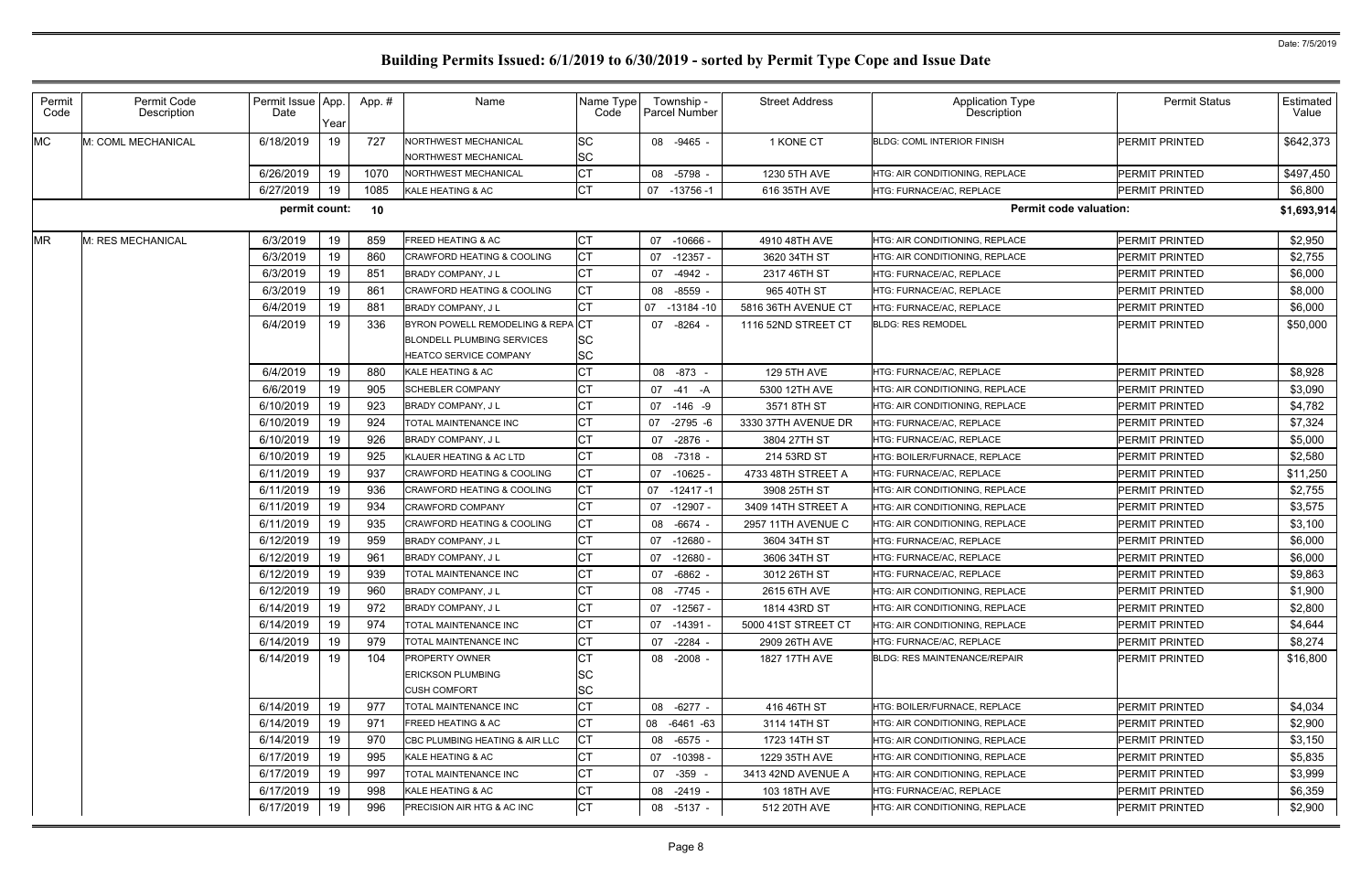| Permit<br>Code | Permit Code<br>Description   | Permit Issue App.<br>Date | Year | App.#                    | Name                                                                                                         | Name Type<br>Code             | Township -<br><b>Parcel Number</b> | <b>Street Address</b> | <b>Application Type</b><br>Description | <b>Permit Status</b>      | Estimated<br>Value |
|----------------|------------------------------|---------------------------|------|--------------------------|--------------------------------------------------------------------------------------------------------------|-------------------------------|------------------------------------|-----------------------|----------------------------------------|---------------------------|--------------------|
| <b>MR</b>      | M: RES MECHANICAL            | 6/17/2019                 | 19   | 994                      | <b>FREED HEATING &amp; AC</b>                                                                                | lСТ                           | $-5447 - 1$<br>08                  | 1500 RIVER DR         | HTG: AIR CONDITIONING, REPLACE         | PERMIT PRINTED            | \$3,800            |
|                |                              | 6/18/2019                 | 19   | 1016                     | KALE HEATING & AC                                                                                            | C٦                            | $-13572 - 12$<br>07                | 24 THORNWOOD CT       | HTG: AIR CONDITIONING, REPLACE         | <b>PERMIT PRINTED</b>     | \$4,121            |
|                |                              | 6/18/2019                 | 19   | 1015                     | <b>FREED HEATING &amp; AC</b>                                                                                | СT                            | $-2205 -$<br>07                    | 2436 28TH ST          | HTG: AIR CONDITIONING, REPLACE         | PERMIT PRINTED            | \$3,000            |
|                |                              | 6/18/2019                 | 19   | 1017                     | KLAUER HEATING & AC LTD                                                                                      | СT                            | 07 -7783 -                         | 3701 40TH STREET CT   | HTG: AIR CONDITIONING, REPLACE         | <b>PERMIT PRINTED</b>     | \$4,195            |
|                |                              | 6/18/2019                 | 19   | 1014                     | <b>FREED HEATING &amp; AC</b>                                                                                | СT                            | 08 -307 -                          | 1232 33RD AVE         | <b>HTG: AIR CONDITIONING, REPLACE</b>  | PERMIT PRINTED            | \$3,000            |
|                |                              | 6/20/2019                 | 19   | 1036                     | <b>BRADY COMPANY, JL</b>                                                                                     | C1                            | 07 -6859 -                         | 3104 26TH ST          | HTG: FURNACE/AC, REPLACE               | <b>PERMIT PRINTED</b>     | \$11,000           |
|                |                              | 6/20/2019                 | 19   | 1034                     | KALE HEATING & AC                                                                                            | СT                            | 08<br>-1095 -                      | 420 22ND AVE          | HTG: FURNACE/AC, REPLACE               | PERMIT PRINTED            | \$6,963            |
|                |                              | 6/21/2019                 | 19   | 1048                     | KALE HEATING & AC                                                                                            |                               | 07<br>$-13184 - 31$                | 5806 36TH AVENUE CT   | HTG: FURNACE/AC, REPLACE               | <b>PERMIT PRINTED</b>     | \$6,975            |
|                |                              | 6/21/2019                 | 19   | 1049                     | <b>GABRILSON HEATING &amp; AC</b>                                                                            | Iст                           | 07<br>$-14639$                     | 7102 36TH AVENUE CT   | HTG: FURNACE/AC, REPLACE               | PERMIT PRINTED            | \$5,000            |
|                |                              | 6/21/2019                 | 19   | 1040                     | <b>BRADY COMPANY, JL</b>                                                                                     | C1                            | 07 -7306 -                         | 4503 11TH AVENUE A    | HTG: FURNACE/AC, REPLACE               | <b>PERMIT PRINTED</b>     | \$9,000            |
|                |                              | 6/24/2019                 | 19   | 1056                     | HEATCO SERVICE COMPANY                                                                                       | Iст                           | 07<br>-12967 -                     | 3804 16TH AVE         | HTG: FURNACE/AC, REPLACE               | PERMIT PRINTED            | \$4,800            |
|                |                              | 6/24/2019                 | 19   | 1055                     | <b>BRADY COMPANY, JL</b>                                                                                     | СT                            | -5668 -<br>07                      | 2406 44TH ST          | HTG: FURNACE/AC. REPLACE               | <b>PERMIT PRINTED</b>     | \$7,700            |
|                |                              | 6/26/2019                 | 19   | 1076                     | BRADY COMPANY, J L                                                                                           | <b>CT</b>                     | -5856<br>07                        | 1815 46TH ST          | HTG: FURNACE/AC, REPLACE               | PERMIT PRINTED            | \$9,000            |
|                |                              | 6/28/2019                 | 19   | 1101                     | TOTAL MAINTENANCE INC                                                                                        | СT                            | 07<br>$-12463$                     | 2526 33RD ST          | HTG: AIR CONDITIONING, REPLACE         | <b>PERMIT PRINTED</b>     | \$4,983            |
|                |                              | 6/28/2019                 | 19   | 1103                     | TOTAL MAINTENANCE INC                                                                                        | Iст                           | 08 -4240 -                         | 2419 18TH STREET B    | HTG: AIR CONDITIONING, REPLACE         | PERMIT PRINTED            | \$2,933            |
|                |                              | 6/28/2019                 | 19   | 1100                     | <b>FAMILY HEATING &amp; COOLING</b>                                                                          | C <sub>T</sub>                | 08 -6461 -14                       | 3208 15TH STREET A    | HTG: AIR CONDITIONING, REPLACE         | <b>PERMIT PRINTED</b>     | \$2,920            |
|                |                              | 6/28/2019                 | 19   | 1099                     | <b>FAMILY HEATING &amp; COOLING</b>                                                                          | <b>CT</b>                     | 08<br>-6614 -5                     | 1171 34TH ST          | HTG: AIR CONDITIONING, REPLACE         | PERMIT PRINTED            | \$3,000            |
|                |                              | permit count:             |      | 48                       |                                                                                                              |                               |                                    |                       | <b>Permit code valuation:</b>          |                           | \$305,937          |
| <b>IPC</b>     | P: COML PLUMBING             | 6/3/2019                  | 19   | 725                      | <b>PROPERTY OWNER</b><br>PETERSEN PLUMBING AND HEATING                                                       | IСТ<br><b>SC</b>              | 08 -1141 -                         | 1530 5TH AVE          | <b>BLDG: COML REMODEL</b>              | PERMIT PRINTED            | \$125,000          |
|                |                              | 6/5/2019                  | 19   | 885                      | TOTAL MAINTENANCE INC                                                                                        |                               | 07 -13129 -                        | 2210 48TH ST          | PLBG: SEWER REPAIR                     | PERMIT PRINTED            | \$5,000            |
|                |                              | 6/5/2019                  | 19   | 702                      | <b>BUILD TO SUIT INC</b>                                                                                     | CТ                            | 08 -9465 -                         | 1 KONE CT             | <b>BLDG: COML INTERIOR FINISH</b>      | PERMIT PRINTED            | \$324,690          |
|                |                              |                           |      |                          | TRI-CITY ELECTRIC COMPANY<br><b>CRAWFORD COMPANY</b><br><b>CRAWFORD HEATING &amp; COOLING</b>                | <b>SC</b><br>lsc<br><b>SC</b> |                                    |                       |                                        |                           |                    |
|                |                              | 6/7/2019                  | 19   | 909                      | PETERSEN PLUMBING AND HEATING                                                                                |                               | 08 -517 -A                         | 3551 6TH AVE          | PLBG: INSTALLATION, COMMERCIAL         | PERMIT PRINTED            | \$4,940            |
|                |                              | 6/12/2019                 | 19   | 941                      | ERICKSON PLUMBING                                                                                            | СT                            | 07 -13026 -                        | 1700 52ND AVE         | PLBG: INSTALLATION, COMMERCIAL         | PERMIT PRINTED            | \$12,625           |
|                |                              | 6/18/2019                 | 18   | 2150                     | <b>PROPERTY OWNER</b><br>PETERSEN PLUMBING AND HEATING<br>TRI-CITY ELECTRIC COMPANY                          | CТ<br>lSС<br><b>SC</b>        | 07 -15146 -                        | 3934 16TH ST          | <b>BLDG: COML INTERIOR FINISH</b>      | FINAL INSPECTION COMPLETE | \$170,000          |
|                |                              | 6/18/2019                 | 19   | 727                      | <b>BUILD TO SUIT INC</b><br>TRI-CITY ELECTRIC COMPANY<br><b>NORTHWEST MECHANICAL</b><br>NORTHWEST MECHANICAL | ΙSC<br>ΙSC<br><b>SC</b>       | 08 -9465 -                         | 1 KONE CT             | <b>BLDG: COML INTERIOR FINISH</b>      | PERMIT PRINTED            | \$642,373          |
|                |                              | permit count:             |      | $\overline{\phantom{a}}$ |                                                                                                              |                               |                                    |                       | <b>Permit code valuation:</b>          |                           | \$1,284,628        |
| PCI            | P: COML PLUMBING INVESTIGATI | 6/27/2019 19              |      | 1081                     | PROPERTY OWNER                                                                                               | <b>CT</b>                     | 08 -4605 -                         | 4100 4TH AVE          | <b>INVESTIGATION</b>                   | PERMIT PRINTED            | \$0                |
|                |                              | permit count:             |      | - 1                      |                                                                                                              |                               |                                    |                       | <b>Permit code valuation:</b>          |                           | \$0                |
| PCM6           | P: COML GAS MTR RECONCT (6 M | 6/5/2019                  | 16   | 427                      | BRADY COMPANY, J L                                                                                           | CT                            | 07 - 383 -                         | 4140 10TH STREET DR   | PLBG: GAS MTR RECONNECT AFTER 6 MONTHS | PERMIT PRINTED            | \$0                |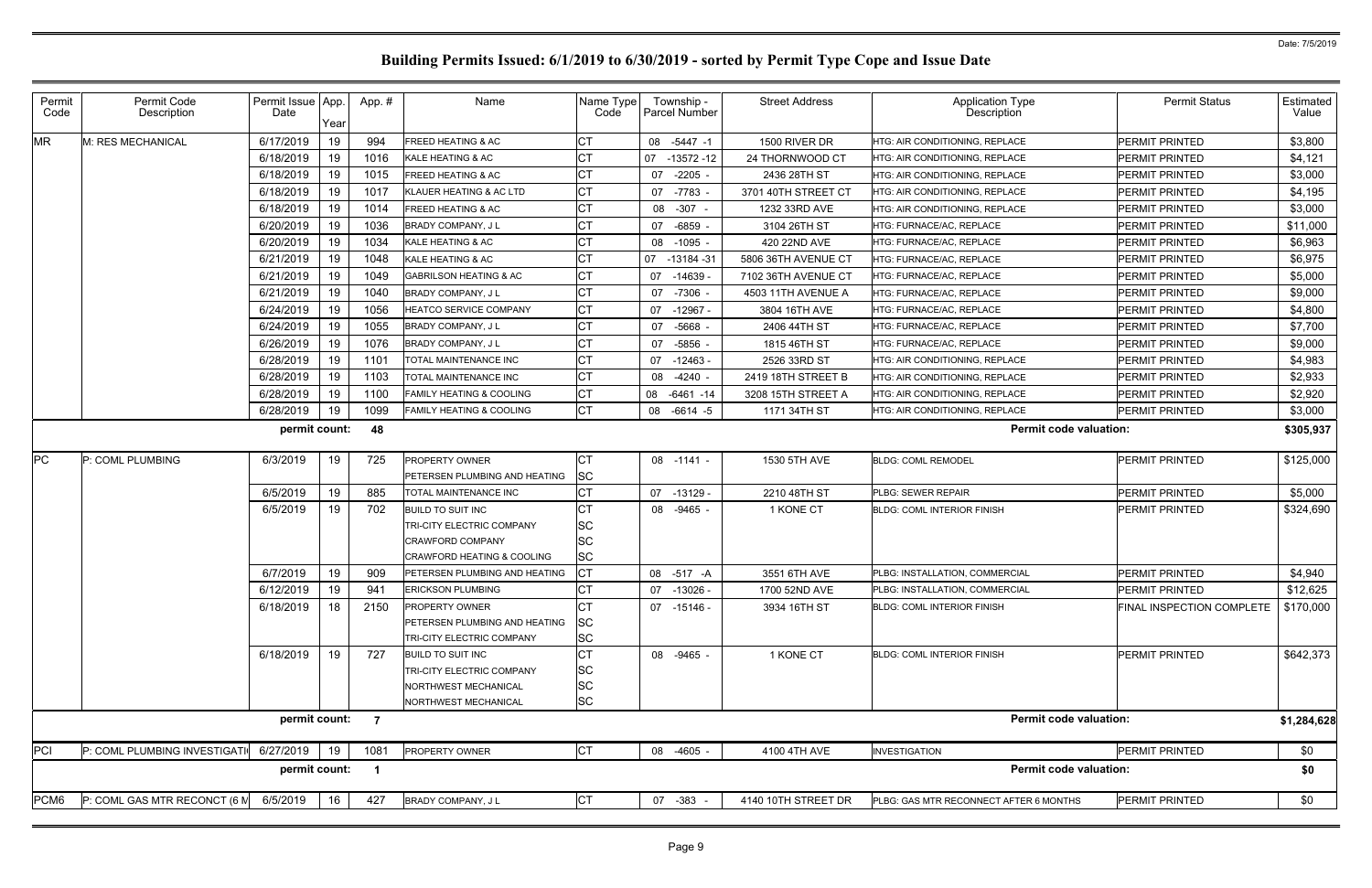| permit count:<br><b>Permit code valuation:</b><br>PCR <sub>6</sub><br>6/5/2019<br>19<br>886<br>СT<br><b>PERMIT PRINTED</b><br>P: RES GAS MTR RECONCT (6 MO<br>BRADY COMPANY, J L<br>07<br>-4942 -<br>PLBG: GAS MTR RECONNECT AFTER 6 MONTHS<br>2317 46TH ST<br>19<br>6/14/2019<br>981<br><b>CRAWFORD COMPANY</b><br>08 -3136 -<br>1832 2ND ST<br>PLBG: GAS MTR RECONNECT AFTER 6 MONTHS<br>19<br>6/27/2019<br>1080<br>TAPPENDORF PLUMBING AND HEATIN<br>IСT<br>$-359$<br>PLBG: GAS MTR RECONNECT AFTER 6 MONTHS<br>07<br>3331 47TH AVE<br>19<br>СT<br>6/28/2019<br>1110<br>ALWAYS PLUMBING<br>07 -6422 -<br>1117 40TH ST<br>PLBG: GAS MTR RECONNECT AFTER 6 MONTHS<br>PERMIT PRINTED<br>permit count:<br><b>Permit code valuation:</b><br>-4<br><b>CT</b><br><b>PCWH</b><br>19<br>PLBG: WATER HEATER<br><b>PERMIT PRINTED</b><br>P: COML WATER HEATER<br>6/4/2019<br>876<br><b>BLONDELL PLUMBING SERVICES</b><br>07 -14041 -<br>612 VALLEY VIEW DR<br><b>CT</b><br>19<br>6/4/2019<br>879<br>BRADY COMPANY, J L<br>PERMIT PRINTED<br>07 -7757 -<br><b>PLBG: WATER HEATER</b><br>4044 38TH AVE<br>permit count:<br><b>Permit code valuation:</b><br>$\overline{\mathbf{2}}$<br><b>PCX</b><br>6/3/2019<br>19<br>864<br><b>CJ NOW</b><br>CТ<br>08 -4299 -<br>PLBG: SEWER SERVICE REPLACEMENT<br><b>PERMIT PRINTED</b><br>P: COML EXCAVATION<br>2429 15TH AVE<br>19<br>СT<br>6/5/2019<br>887<br>BRADY COMPANY, J L<br>07 -311<br>4800 38TH AVE<br><b>PLBG: SEWER REPAIR</b><br><b>PERMIT PRINTED</b><br>19<br>СT<br>6/20/2019<br>1033<br>07 -232<br>3205 60TH ST<br>PERMIT PRINTED<br><b>ERICKSON PLUMBING</b><br>PLBG: SEWER SERVICE REPLACEMENT<br><b>Permit code valuation:</b><br>permit count:<br>- 3<br><b>PR</b><br>6/3/2019<br>19<br>104<br><b>PROPERTY OWNER</b><br><b>PERMIT PRINTED</b><br>P: RES PLUMBING<br>08 -2008 -<br>1827 17TH AVE<br><b>BLDG: RES MAINTENANCE/REPAIR</b><br>SC<br><b>ERICKSON PLUMBING</b><br>SC<br><b>CUSH COMFORT</b><br>СT<br>6/3/2019<br>19<br>854<br>08 -5912 -<br>709 4TH AVE<br><b>PERMIT PRINTED</b><br>A+ PLUMBING<br>PLBG: INSTALLATION, RESIDENTIAL<br>СT<br>6/5/2019<br>18<br>602<br><b>G &amp; A ELECTRIC</b><br>08 -3730 -<br>2705 9TH AVE<br><b>PERMIT PRINTED</b><br><b>BLDG: RES REMODEL</b><br>SC<br><b>G &amp; A ELECTRIC</b><br>SC<br>A+ PLUMBING<br>6/6/2019<br>19<br>904<br>07 -13137<br>2915 55TH STREET CT<br>PERMIT PRINTED<br>PETERSEN PLUMBING AND HEATING<br>PLBG: INSTALLATION, RESIDENTIAL<br>19<br>6/10/2019<br>472<br>LANDEROS AND SONS CONSTRUCTIONCT<br>PERMIT PRINTED<br>08 -8056 -<br>1433 11TH STREET A<br>BLDG: RES MAINTENANCE/REPAIR<br>SC<br>A+ PLUMBING<br><b>CT</b><br>19<br>6/13/2019<br>834<br><b>PERMIT PRINTED</b><br><b>LARSEN KLAUER BUILDERS LTD</b><br>07 -1210 -<br>3018 TUDOR CT<br><b>BLDG: RES REMODEL</b><br><b>SC</b><br><b>CRAWFORD COMPANY</b><br>19<br>СT<br>6/14/2019<br>980<br>PETERSEN PLUMBING AND HEATING<br>-7990 -<br>808 17TH ST<br>08<br><b>PLBG: INSTALLATION, RESIDENTIAL</b><br>6/17/2019<br>19<br>СT<br>1001<br><b>BLONDELL PLUMBING SERVICES</b><br>07 -13869 -<br>3327 39TH ST<br>PLBG: CROSS CONNECTION REPAIRS<br><b>PERMIT PRINTED</b><br>19<br>СT<br>6/20/2019<br>1037<br>PETERSEN PLUMBING AND HEATING<br>PERMIT PRINTED<br>07 -1194 -<br>2920 15TH AVE<br>PLBG: INSTALLATION, RESIDENTIAL<br>СT<br>19<br>6/21/2019<br>1051<br>NORTHWEST MECHANICAL<br>PERMIT PRINTED<br>07 -6613 -<br>3716 15TH AVE<br>PLBG: INSTALLATION, RESIDENTIAL<br>СT<br>6/24/2019<br>19<br>1053<br>PERMIT PRINTED<br><b>PROPERTY OWNER</b><br>08 -7765 -<br>521 25TH AVE<br><b>BLDG: RES REMODEL</b><br>SC<br><b>PROPERTY OWNER</b><br>СT<br>6/26/2019<br>19<br>869<br><b>BLDG: RES REMODEL</b><br><b>PROPERTY OWNER</b><br>07 -10819 -<br>4616 47TH ST<br>PERMIT PRINTED<br><b>SC</b><br>DEMARLIE MAINTENANCE<br><b>Permit code valuation:</b><br>permit count:<br>12<br>BRADY COMPANY, J L<br>PLBG: WATER HEATER<br>07 -4942 - | Permit<br>Code | Permit Code<br>Description | Permit Issue   App.<br>Date | Year | App. # | Name | Name Type<br>Code | Township -<br><b>Parcel Number</b> | <b>Street Address</b> | Application Type<br>Description | <b>Permit Status</b>      | Estimated<br>Value |
|-------------------------------------------------------------------------------------------------------------------------------------------------------------------------------------------------------------------------------------------------------------------------------------------------------------------------------------------------------------------------------------------------------------------------------------------------------------------------------------------------------------------------------------------------------------------------------------------------------------------------------------------------------------------------------------------------------------------------------------------------------------------------------------------------------------------------------------------------------------------------------------------------------------------------------------------------------------------------------------------------------------------------------------------------------------------------------------------------------------------------------------------------------------------------------------------------------------------------------------------------------------------------------------------------------------------------------------------------------------------------------------------------------------------------------------------------------------------------------------------------------------------------------------------------------------------------------------------------------------------------------------------------------------------------------------------------------------------------------------------------------------------------------------------------------------------------------------------------------------------------------------------------------------------------------------------------------------------------------------------------------------------------------------------------------------------------------------------------------------------------------------------------------------------------------------------------------------------------------------------------------------------------------------------------------------------------------------------------------------------------------------------------------------------------------------------------------------------------------------------------------------------------------------------------------------------------------------------------------------------------------------------------------------------------------------------------------------------------------------------------------------------------------------------------------------------------------------------------------------------------------------------------------------------------------------------------------------------------------------------------------------------------------------------------------------------------------------------------------------------------------------------------------------------------------------------------------------------------------------------------------------------------------------------------------------------------------------------------------------------------------------------------------------------------------------------------------------------------------------------------------------------------------------------------------------------------------------------------------------------------------------------------------------------------------------------------------------------------------------------------------------------------------------------------------------------------------------------------------------------------------------------------------------------------|----------------|----------------------------|-----------------------------|------|--------|------|-------------------|------------------------------------|-----------------------|---------------------------------|---------------------------|--------------------|
|                                                                                                                                                                                                                                                                                                                                                                                                                                                                                                                                                                                                                                                                                                                                                                                                                                                                                                                                                                                                                                                                                                                                                                                                                                                                                                                                                                                                                                                                                                                                                                                                                                                                                                                                                                                                                                                                                                                                                                                                                                                                                                                                                                                                                                                                                                                                                                                                                                                                                                                                                                                                                                                                                                                                                                                                                                                                                                                                                                                                                                                                                                                                                                                                                                                                                                                                                                                                                                                                                                                                                                                                                                                                                                                                                                                                                                                                                                                         |                |                            |                             |      |        |      |                   |                                    |                       |                                 |                           | \$0                |
|                                                                                                                                                                                                                                                                                                                                                                                                                                                                                                                                                                                                                                                                                                                                                                                                                                                                                                                                                                                                                                                                                                                                                                                                                                                                                                                                                                                                                                                                                                                                                                                                                                                                                                                                                                                                                                                                                                                                                                                                                                                                                                                                                                                                                                                                                                                                                                                                                                                                                                                                                                                                                                                                                                                                                                                                                                                                                                                                                                                                                                                                                                                                                                                                                                                                                                                                                                                                                                                                                                                                                                                                                                                                                                                                                                                                                                                                                                                         |                |                            |                             |      |        |      |                   |                                    |                       |                                 |                           | \$500              |
|                                                                                                                                                                                                                                                                                                                                                                                                                                                                                                                                                                                                                                                                                                                                                                                                                                                                                                                                                                                                                                                                                                                                                                                                                                                                                                                                                                                                                                                                                                                                                                                                                                                                                                                                                                                                                                                                                                                                                                                                                                                                                                                                                                                                                                                                                                                                                                                                                                                                                                                                                                                                                                                                                                                                                                                                                                                                                                                                                                                                                                                                                                                                                                                                                                                                                                                                                                                                                                                                                                                                                                                                                                                                                                                                                                                                                                                                                                                         |                |                            |                             |      |        |      |                   |                                    |                       |                                 | FINAL INSPECTION COMPLETE | \$500              |
|                                                                                                                                                                                                                                                                                                                                                                                                                                                                                                                                                                                                                                                                                                                                                                                                                                                                                                                                                                                                                                                                                                                                                                                                                                                                                                                                                                                                                                                                                                                                                                                                                                                                                                                                                                                                                                                                                                                                                                                                                                                                                                                                                                                                                                                                                                                                                                                                                                                                                                                                                                                                                                                                                                                                                                                                                                                                                                                                                                                                                                                                                                                                                                                                                                                                                                                                                                                                                                                                                                                                                                                                                                                                                                                                                                                                                                                                                                                         |                |                            |                             |      |        |      |                   |                                    |                       |                                 | FINAL INSPECTION COMPLETE | \$1,000            |
|                                                                                                                                                                                                                                                                                                                                                                                                                                                                                                                                                                                                                                                                                                                                                                                                                                                                                                                                                                                                                                                                                                                                                                                                                                                                                                                                                                                                                                                                                                                                                                                                                                                                                                                                                                                                                                                                                                                                                                                                                                                                                                                                                                                                                                                                                                                                                                                                                                                                                                                                                                                                                                                                                                                                                                                                                                                                                                                                                                                                                                                                                                                                                                                                                                                                                                                                                                                                                                                                                                                                                                                                                                                                                                                                                                                                                                                                                                                         |                |                            |                             |      |        |      |                   |                                    |                       |                                 |                           | \$500              |
|                                                                                                                                                                                                                                                                                                                                                                                                                                                                                                                                                                                                                                                                                                                                                                                                                                                                                                                                                                                                                                                                                                                                                                                                                                                                                                                                                                                                                                                                                                                                                                                                                                                                                                                                                                                                                                                                                                                                                                                                                                                                                                                                                                                                                                                                                                                                                                                                                                                                                                                                                                                                                                                                                                                                                                                                                                                                                                                                                                                                                                                                                                                                                                                                                                                                                                                                                                                                                                                                                                                                                                                                                                                                                                                                                                                                                                                                                                                         |                |                            |                             |      |        |      |                   |                                    |                       |                                 |                           | \$2,500            |
|                                                                                                                                                                                                                                                                                                                                                                                                                                                                                                                                                                                                                                                                                                                                                                                                                                                                                                                                                                                                                                                                                                                                                                                                                                                                                                                                                                                                                                                                                                                                                                                                                                                                                                                                                                                                                                                                                                                                                                                                                                                                                                                                                                                                                                                                                                                                                                                                                                                                                                                                                                                                                                                                                                                                                                                                                                                                                                                                                                                                                                                                                                                                                                                                                                                                                                                                                                                                                                                                                                                                                                                                                                                                                                                                                                                                                                                                                                                         |                |                            |                             |      |        |      |                   |                                    |                       |                                 |                           | \$1,000            |
|                                                                                                                                                                                                                                                                                                                                                                                                                                                                                                                                                                                                                                                                                                                                                                                                                                                                                                                                                                                                                                                                                                                                                                                                                                                                                                                                                                                                                                                                                                                                                                                                                                                                                                                                                                                                                                                                                                                                                                                                                                                                                                                                                                                                                                                                                                                                                                                                                                                                                                                                                                                                                                                                                                                                                                                                                                                                                                                                                                                                                                                                                                                                                                                                                                                                                                                                                                                                                                                                                                                                                                                                                                                                                                                                                                                                                                                                                                                         |                |                            |                             |      |        |      |                   |                                    |                       |                                 |                           | \$6,900            |
|                                                                                                                                                                                                                                                                                                                                                                                                                                                                                                                                                                                                                                                                                                                                                                                                                                                                                                                                                                                                                                                                                                                                                                                                                                                                                                                                                                                                                                                                                                                                                                                                                                                                                                                                                                                                                                                                                                                                                                                                                                                                                                                                                                                                                                                                                                                                                                                                                                                                                                                                                                                                                                                                                                                                                                                                                                                                                                                                                                                                                                                                                                                                                                                                                                                                                                                                                                                                                                                                                                                                                                                                                                                                                                                                                                                                                                                                                                                         |                |                            |                             |      |        |      |                   |                                    |                       |                                 |                           | \$7,900            |
|                                                                                                                                                                                                                                                                                                                                                                                                                                                                                                                                                                                                                                                                                                                                                                                                                                                                                                                                                                                                                                                                                                                                                                                                                                                                                                                                                                                                                                                                                                                                                                                                                                                                                                                                                                                                                                                                                                                                                                                                                                                                                                                                                                                                                                                                                                                                                                                                                                                                                                                                                                                                                                                                                                                                                                                                                                                                                                                                                                                                                                                                                                                                                                                                                                                                                                                                                                                                                                                                                                                                                                                                                                                                                                                                                                                                                                                                                                                         |                |                            |                             |      |        |      |                   |                                    |                       |                                 |                           | \$2,000            |
|                                                                                                                                                                                                                                                                                                                                                                                                                                                                                                                                                                                                                                                                                                                                                                                                                                                                                                                                                                                                                                                                                                                                                                                                                                                                                                                                                                                                                                                                                                                                                                                                                                                                                                                                                                                                                                                                                                                                                                                                                                                                                                                                                                                                                                                                                                                                                                                                                                                                                                                                                                                                                                                                                                                                                                                                                                                                                                                                                                                                                                                                                                                                                                                                                                                                                                                                                                                                                                                                                                                                                                                                                                                                                                                                                                                                                                                                                                                         |                |                            |                             |      |        |      |                   |                                    |                       |                                 |                           | \$2,500            |
|                                                                                                                                                                                                                                                                                                                                                                                                                                                                                                                                                                                                                                                                                                                                                                                                                                                                                                                                                                                                                                                                                                                                                                                                                                                                                                                                                                                                                                                                                                                                                                                                                                                                                                                                                                                                                                                                                                                                                                                                                                                                                                                                                                                                                                                                                                                                                                                                                                                                                                                                                                                                                                                                                                                                                                                                                                                                                                                                                                                                                                                                                                                                                                                                                                                                                                                                                                                                                                                                                                                                                                                                                                                                                                                                                                                                                                                                                                                         |                |                            |                             |      |        |      |                   |                                    |                       |                                 |                           | \$18,000           |
|                                                                                                                                                                                                                                                                                                                                                                                                                                                                                                                                                                                                                                                                                                                                                                                                                                                                                                                                                                                                                                                                                                                                                                                                                                                                                                                                                                                                                                                                                                                                                                                                                                                                                                                                                                                                                                                                                                                                                                                                                                                                                                                                                                                                                                                                                                                                                                                                                                                                                                                                                                                                                                                                                                                                                                                                                                                                                                                                                                                                                                                                                                                                                                                                                                                                                                                                                                                                                                                                                                                                                                                                                                                                                                                                                                                                                                                                                                                         |                |                            |                             |      |        |      |                   |                                    |                       |                                 |                           | \$22,500           |
|                                                                                                                                                                                                                                                                                                                                                                                                                                                                                                                                                                                                                                                                                                                                                                                                                                                                                                                                                                                                                                                                                                                                                                                                                                                                                                                                                                                                                                                                                                                                                                                                                                                                                                                                                                                                                                                                                                                                                                                                                                                                                                                                                                                                                                                                                                                                                                                                                                                                                                                                                                                                                                                                                                                                                                                                                                                                                                                                                                                                                                                                                                                                                                                                                                                                                                                                                                                                                                                                                                                                                                                                                                                                                                                                                                                                                                                                                                                         |                |                            |                             |      |        |      |                   |                                    |                       |                                 |                           | \$16,800           |
|                                                                                                                                                                                                                                                                                                                                                                                                                                                                                                                                                                                                                                                                                                                                                                                                                                                                                                                                                                                                                                                                                                                                                                                                                                                                                                                                                                                                                                                                                                                                                                                                                                                                                                                                                                                                                                                                                                                                                                                                                                                                                                                                                                                                                                                                                                                                                                                                                                                                                                                                                                                                                                                                                                                                                                                                                                                                                                                                                                                                                                                                                                                                                                                                                                                                                                                                                                                                                                                                                                                                                                                                                                                                                                                                                                                                                                                                                                                         |                |                            |                             |      |        |      |                   |                                    |                       |                                 |                           |                    |
|                                                                                                                                                                                                                                                                                                                                                                                                                                                                                                                                                                                                                                                                                                                                                                                                                                                                                                                                                                                                                                                                                                                                                                                                                                                                                                                                                                                                                                                                                                                                                                                                                                                                                                                                                                                                                                                                                                                                                                                                                                                                                                                                                                                                                                                                                                                                                                                                                                                                                                                                                                                                                                                                                                                                                                                                                                                                                                                                                                                                                                                                                                                                                                                                                                                                                                                                                                                                                                                                                                                                                                                                                                                                                                                                                                                                                                                                                                                         |                |                            |                             |      |        |      |                   |                                    |                       |                                 |                           |                    |
|                                                                                                                                                                                                                                                                                                                                                                                                                                                                                                                                                                                                                                                                                                                                                                                                                                                                                                                                                                                                                                                                                                                                                                                                                                                                                                                                                                                                                                                                                                                                                                                                                                                                                                                                                                                                                                                                                                                                                                                                                                                                                                                                                                                                                                                                                                                                                                                                                                                                                                                                                                                                                                                                                                                                                                                                                                                                                                                                                                                                                                                                                                                                                                                                                                                                                                                                                                                                                                                                                                                                                                                                                                                                                                                                                                                                                                                                                                                         |                |                            |                             |      |        |      |                   |                                    |                       |                                 |                           | \$2,500            |
|                                                                                                                                                                                                                                                                                                                                                                                                                                                                                                                                                                                                                                                                                                                                                                                                                                                                                                                                                                                                                                                                                                                                                                                                                                                                                                                                                                                                                                                                                                                                                                                                                                                                                                                                                                                                                                                                                                                                                                                                                                                                                                                                                                                                                                                                                                                                                                                                                                                                                                                                                                                                                                                                                                                                                                                                                                                                                                                                                                                                                                                                                                                                                                                                                                                                                                                                                                                                                                                                                                                                                                                                                                                                                                                                                                                                                                                                                                                         |                |                            |                             |      |        |      |                   |                                    |                       |                                 |                           | \$31,750           |
|                                                                                                                                                                                                                                                                                                                                                                                                                                                                                                                                                                                                                                                                                                                                                                                                                                                                                                                                                                                                                                                                                                                                                                                                                                                                                                                                                                                                                                                                                                                                                                                                                                                                                                                                                                                                                                                                                                                                                                                                                                                                                                                                                                                                                                                                                                                                                                                                                                                                                                                                                                                                                                                                                                                                                                                                                                                                                                                                                                                                                                                                                                                                                                                                                                                                                                                                                                                                                                                                                                                                                                                                                                                                                                                                                                                                                                                                                                                         |                |                            |                             |      |        |      |                   |                                    |                       |                                 |                           |                    |
|                                                                                                                                                                                                                                                                                                                                                                                                                                                                                                                                                                                                                                                                                                                                                                                                                                                                                                                                                                                                                                                                                                                                                                                                                                                                                                                                                                                                                                                                                                                                                                                                                                                                                                                                                                                                                                                                                                                                                                                                                                                                                                                                                                                                                                                                                                                                                                                                                                                                                                                                                                                                                                                                                                                                                                                                                                                                                                                                                                                                                                                                                                                                                                                                                                                                                                                                                                                                                                                                                                                                                                                                                                                                                                                                                                                                                                                                                                                         |                |                            |                             |      |        |      |                   |                                    |                       |                                 |                           |                    |
|                                                                                                                                                                                                                                                                                                                                                                                                                                                                                                                                                                                                                                                                                                                                                                                                                                                                                                                                                                                                                                                                                                                                                                                                                                                                                                                                                                                                                                                                                                                                                                                                                                                                                                                                                                                                                                                                                                                                                                                                                                                                                                                                                                                                                                                                                                                                                                                                                                                                                                                                                                                                                                                                                                                                                                                                                                                                                                                                                                                                                                                                                                                                                                                                                                                                                                                                                                                                                                                                                                                                                                                                                                                                                                                                                                                                                                                                                                                         |                |                            |                             |      |        |      |                   |                                    |                       |                                 |                           | \$2,000            |
|                                                                                                                                                                                                                                                                                                                                                                                                                                                                                                                                                                                                                                                                                                                                                                                                                                                                                                                                                                                                                                                                                                                                                                                                                                                                                                                                                                                                                                                                                                                                                                                                                                                                                                                                                                                                                                                                                                                                                                                                                                                                                                                                                                                                                                                                                                                                                                                                                                                                                                                                                                                                                                                                                                                                                                                                                                                                                                                                                                                                                                                                                                                                                                                                                                                                                                                                                                                                                                                                                                                                                                                                                                                                                                                                                                                                                                                                                                                         |                |                            |                             |      |        |      |                   |                                    |                       |                                 |                           | \$20,900           |
|                                                                                                                                                                                                                                                                                                                                                                                                                                                                                                                                                                                                                                                                                                                                                                                                                                                                                                                                                                                                                                                                                                                                                                                                                                                                                                                                                                                                                                                                                                                                                                                                                                                                                                                                                                                                                                                                                                                                                                                                                                                                                                                                                                                                                                                                                                                                                                                                                                                                                                                                                                                                                                                                                                                                                                                                                                                                                                                                                                                                                                                                                                                                                                                                                                                                                                                                                                                                                                                                                                                                                                                                                                                                                                                                                                                                                                                                                                                         |                |                            |                             |      |        |      |                   |                                    |                       |                                 |                           | \$29,000           |
|                                                                                                                                                                                                                                                                                                                                                                                                                                                                                                                                                                                                                                                                                                                                                                                                                                                                                                                                                                                                                                                                                                                                                                                                                                                                                                                                                                                                                                                                                                                                                                                                                                                                                                                                                                                                                                                                                                                                                                                                                                                                                                                                                                                                                                                                                                                                                                                                                                                                                                                                                                                                                                                                                                                                                                                                                                                                                                                                                                                                                                                                                                                                                                                                                                                                                                                                                                                                                                                                                                                                                                                                                                                                                                                                                                                                                                                                                                                         |                |                            |                             |      |        |      |                   |                                    |                       |                                 |                           |                    |
|                                                                                                                                                                                                                                                                                                                                                                                                                                                                                                                                                                                                                                                                                                                                                                                                                                                                                                                                                                                                                                                                                                                                                                                                                                                                                                                                                                                                                                                                                                                                                                                                                                                                                                                                                                                                                                                                                                                                                                                                                                                                                                                                                                                                                                                                                                                                                                                                                                                                                                                                                                                                                                                                                                                                                                                                                                                                                                                                                                                                                                                                                                                                                                                                                                                                                                                                                                                                                                                                                                                                                                                                                                                                                                                                                                                                                                                                                                                         |                |                            |                             |      |        |      |                   |                                    |                       |                                 | FINAL INSPECTION COMPLETE | \$2,000            |
|                                                                                                                                                                                                                                                                                                                                                                                                                                                                                                                                                                                                                                                                                                                                                                                                                                                                                                                                                                                                                                                                                                                                                                                                                                                                                                                                                                                                                                                                                                                                                                                                                                                                                                                                                                                                                                                                                                                                                                                                                                                                                                                                                                                                                                                                                                                                                                                                                                                                                                                                                                                                                                                                                                                                                                                                                                                                                                                                                                                                                                                                                                                                                                                                                                                                                                                                                                                                                                                                                                                                                                                                                                                                                                                                                                                                                                                                                                                         |                |                            |                             |      |        |      |                   |                                    |                       |                                 |                           | \$400              |
|                                                                                                                                                                                                                                                                                                                                                                                                                                                                                                                                                                                                                                                                                                                                                                                                                                                                                                                                                                                                                                                                                                                                                                                                                                                                                                                                                                                                                                                                                                                                                                                                                                                                                                                                                                                                                                                                                                                                                                                                                                                                                                                                                                                                                                                                                                                                                                                                                                                                                                                                                                                                                                                                                                                                                                                                                                                                                                                                                                                                                                                                                                                                                                                                                                                                                                                                                                                                                                                                                                                                                                                                                                                                                                                                                                                                                                                                                                                         |                |                            |                             |      |        |      |                   |                                    |                       |                                 |                           | \$4,000            |
|                                                                                                                                                                                                                                                                                                                                                                                                                                                                                                                                                                                                                                                                                                                                                                                                                                                                                                                                                                                                                                                                                                                                                                                                                                                                                                                                                                                                                                                                                                                                                                                                                                                                                                                                                                                                                                                                                                                                                                                                                                                                                                                                                                                                                                                                                                                                                                                                                                                                                                                                                                                                                                                                                                                                                                                                                                                                                                                                                                                                                                                                                                                                                                                                                                                                                                                                                                                                                                                                                                                                                                                                                                                                                                                                                                                                                                                                                                                         |                |                            |                             |      |        |      |                   |                                    |                       |                                 |                           | \$400              |
|                                                                                                                                                                                                                                                                                                                                                                                                                                                                                                                                                                                                                                                                                                                                                                                                                                                                                                                                                                                                                                                                                                                                                                                                                                                                                                                                                                                                                                                                                                                                                                                                                                                                                                                                                                                                                                                                                                                                                                                                                                                                                                                                                                                                                                                                                                                                                                                                                                                                                                                                                                                                                                                                                                                                                                                                                                                                                                                                                                                                                                                                                                                                                                                                                                                                                                                                                                                                                                                                                                                                                                                                                                                                                                                                                                                                                                                                                                                         |                |                            |                             |      |        |      |                   |                                    |                       |                                 |                           | \$1,000            |
|                                                                                                                                                                                                                                                                                                                                                                                                                                                                                                                                                                                                                                                                                                                                                                                                                                                                                                                                                                                                                                                                                                                                                                                                                                                                                                                                                                                                                                                                                                                                                                                                                                                                                                                                                                                                                                                                                                                                                                                                                                                                                                                                                                                                                                                                                                                                                                                                                                                                                                                                                                                                                                                                                                                                                                                                                                                                                                                                                                                                                                                                                                                                                                                                                                                                                                                                                                                                                                                                                                                                                                                                                                                                                                                                                                                                                                                                                                                         |                |                            |                             |      |        |      |                   |                                    |                       |                                 |                           |                    |
|                                                                                                                                                                                                                                                                                                                                                                                                                                                                                                                                                                                                                                                                                                                                                                                                                                                                                                                                                                                                                                                                                                                                                                                                                                                                                                                                                                                                                                                                                                                                                                                                                                                                                                                                                                                                                                                                                                                                                                                                                                                                                                                                                                                                                                                                                                                                                                                                                                                                                                                                                                                                                                                                                                                                                                                                                                                                                                                                                                                                                                                                                                                                                                                                                                                                                                                                                                                                                                                                                                                                                                                                                                                                                                                                                                                                                                                                                                                         |                |                            |                             |      |        |      |                   |                                    |                       |                                 |                           | \$14,400           |
|                                                                                                                                                                                                                                                                                                                                                                                                                                                                                                                                                                                                                                                                                                                                                                                                                                                                                                                                                                                                                                                                                                                                                                                                                                                                                                                                                                                                                                                                                                                                                                                                                                                                                                                                                                                                                                                                                                                                                                                                                                                                                                                                                                                                                                                                                                                                                                                                                                                                                                                                                                                                                                                                                                                                                                                                                                                                                                                                                                                                                                                                                                                                                                                                                                                                                                                                                                                                                                                                                                                                                                                                                                                                                                                                                                                                                                                                                                                         |                |                            |                             |      |        |      |                   |                                    |                       |                                 |                           |                    |
|                                                                                                                                                                                                                                                                                                                                                                                                                                                                                                                                                                                                                                                                                                                                                                                                                                                                                                                                                                                                                                                                                                                                                                                                                                                                                                                                                                                                                                                                                                                                                                                                                                                                                                                                                                                                                                                                                                                                                                                                                                                                                                                                                                                                                                                                                                                                                                                                                                                                                                                                                                                                                                                                                                                                                                                                                                                                                                                                                                                                                                                                                                                                                                                                                                                                                                                                                                                                                                                                                                                                                                                                                                                                                                                                                                                                                                                                                                                         |                |                            |                             |      |        |      |                   |                                    |                       |                                 |                           | \$125,150          |
|                                                                                                                                                                                                                                                                                                                                                                                                                                                                                                                                                                                                                                                                                                                                                                                                                                                                                                                                                                                                                                                                                                                                                                                                                                                                                                                                                                                                                                                                                                                                                                                                                                                                                                                                                                                                                                                                                                                                                                                                                                                                                                                                                                                                                                                                                                                                                                                                                                                                                                                                                                                                                                                                                                                                                                                                                                                                                                                                                                                                                                                                                                                                                                                                                                                                                                                                                                                                                                                                                                                                                                                                                                                                                                                                                                                                                                                                                                                         | <b>PRWH</b>    | P: RES WATER HEATER        | 6/3/2019                    | 19   | 852    |      | СT                |                                    | 2317 46TH ST          |                                 | PERMIT PRINTED            | \$950              |
| <b>CT</b><br>6/3/2019<br>19<br>853<br>LENNY DESANTIAGO PLUMBING<br>-5295<br>704 3RD ST<br><b>PLBG: WATER HEATER</b><br>08                                                                                                                                                                                                                                                                                                                                                                                                                                                                                                                                                                                                                                                                                                                                                                                                                                                                                                                                                                                                                                                                                                                                                                                                                                                                                                                                                                                                                                                                                                                                                                                                                                                                                                                                                                                                                                                                                                                                                                                                                                                                                                                                                                                                                                                                                                                                                                                                                                                                                                                                                                                                                                                                                                                                                                                                                                                                                                                                                                                                                                                                                                                                                                                                                                                                                                                                                                                                                                                                                                                                                                                                                                                                                                                                                                                               |                |                            |                             |      |        |      |                   |                                    |                       |                                 | FINAL INSPECTION COMPLETE | \$1,000            |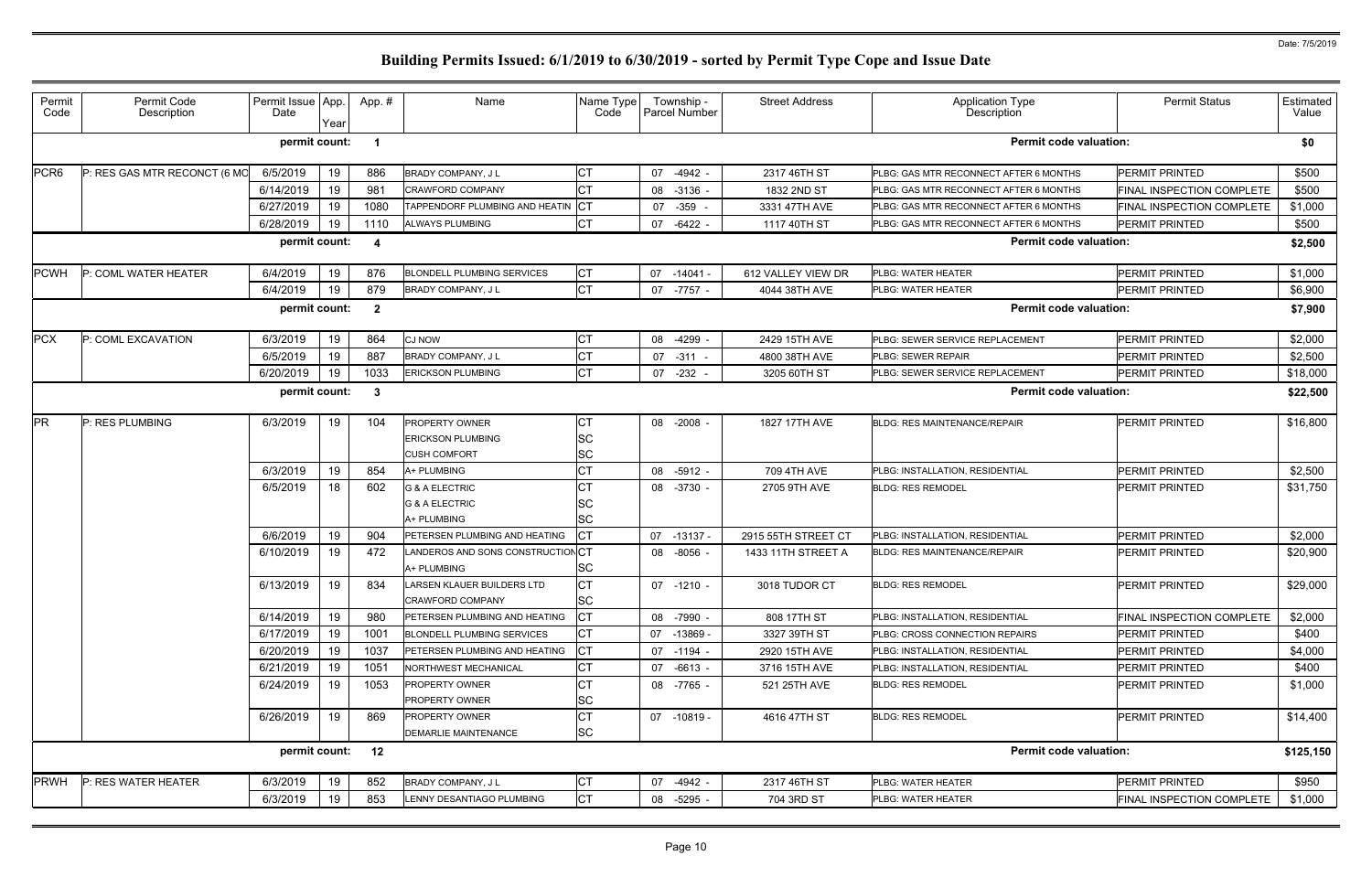| Permit<br>Code | Permit Code<br>Description | Permit Issue App.<br>Date | Year | App.# | Name                                                  | Name Type<br>Code | Township -<br>Parcel Number | <b>Street Address</b>                | <b>Application Type</b><br>Description  | <b>Permit Status</b>             | Estimated<br>Value |
|----------------|----------------------------|---------------------------|------|-------|-------------------------------------------------------|-------------------|-----------------------------|--------------------------------------|-----------------------------------------|----------------------------------|--------------------|
| <b>PRWH</b>    | P: RES WATER HEATER        | 6/4/2019                  | 19   | 875   | <b>BLONDELL PLUMBING SERVICES</b>                     | CT                | 07 -13517 -                 | 9 VELIE DR                           | PLBG: WATER HEATER                      | <b>PERMIT PRINTED</b>            | \$1,000            |
|                |                            | 6/4/2019                  | 19   | 878   | <b>ALL ACTION PLUMBING</b>                            | <b>CT</b>         | 07 -14683                   | 3649 71ST STREET CT                  | <b>PLBG: WATER HEATER</b>               | <b>PERMIT PRINTED</b>            | \$1,000            |
|                |                            | 6/4/2019                  | 19   | 874   | <b>BLONDELL PLUMBING SERVICES</b>                     | <b>CT</b>         | 08 -7640 -                  | 1308 29TH AVE                        | <b>PLBG: WATER HEATER</b>               | <b>PERMIT PRINTED</b>            | \$1,000            |
|                |                            | 6/4/2019                  | 19   | 877   | <b>BLONDELL PLUMBING SERVICES</b>                     | <b>CT</b>         | 08 -8641 -                  | 2954 8TH ST                          | <b>PLBG: WATER HEATER</b>               | <b>PERMIT PRINTED</b>            | \$1,000            |
|                |                            | 6/11/2019                 | 19   | 933   | <b>TOTAL MAINTENANCE INC</b>                          | <b>CT</b>         | 08 -6627 -                  | 3014 11TH AVE                        | <b>PLBG: WATER HEATER</b>               | <b>PERMIT PRINTED</b>            | \$1,206            |
|                |                            | 6/17/2019                 | 19   | 999   | <b>BLONDELL PLUMBING SERVICES</b>                     | <b>CT</b>         | 08 -8024 -                  | 1412 12TH ST                         | <b>PLBG: WATER HEATER</b>               | <b>PERMIT PRINTED</b>            | \$1,000            |
|                |                            | 6/17/2019                 | 19   | 1000  | <b>BLONDELL PLUMBING SERVICES</b>                     | <b>CT</b>         | 08 -8694                    | 724 22ND AVENUE CT                   | <b>PLBG: WATER HEATER</b>               | <b>PERMIT PRINTED</b>            | \$1,000            |
|                |                            | 6/21/2019                 | 19   | 1052  | LENNY DESANTIAGO PLUMBING                             | <b>CT</b>         | 07<br>-11309 -6             | 4225 26TH AVE                        | <b>PLBG: WATER HEATER</b>               | <b>PERMIT PRINTED</b>            | \$1,000            |
|                |                            | 6/21/2019                 | 19   | 1050  | TOTAL MAINTENANCE INC                                 | <b>CT</b>         | 07<br>$-12475$              | 5207 14TH AVENUE CT                  | <b>PLBG: WATER HEATER</b>               | <b>PERMIT PRINTED</b>            | \$1,206            |
|                |                            | 6/28/2019                 | 19   | 1097  | <b>BLONDELL PLUMBING SERVICES</b>                     | <b>CT</b>         | 07<br>-13695 -              | 22 VELIE DR                          | <b>PLBG: WATER HEATER</b>               | <b>PERMIT PRINTED</b>            | \$2,000            |
|                |                            | 6/28/2019                 | 19   | 1098  | <b>BLONDELL PLUMBING SERVICES</b>                     | <b>CT</b>         | 08 -6164 -9                 | 521 27TH AVE                         | PLBG: WATER HEATER                      | <b>PERMIT PRINTED</b>            | \$1,000            |
|                |                            | permit count:             |      | 13    |                                                       |                   |                             |                                      | <b>Permit code valuation:</b>           |                                  | \$14,362           |
| <b>PRX</b>     | P: RES EXCAVATION          | 6/3/2019                  | 19   | 863   | <b>ERICKSON PLUMBING</b>                              | СT                | 07 -11995 -                 | 1465 41ST ST                         | <b>PLBG: SEWER REPAIR</b>               | <b>PERMIT PRINTED</b>            | \$2,000            |
|                |                            | 6/4/2019                  | 19   | 650   | <b>ERICKSON PLUMBING</b>                              | CT                | 07 -415 -C                  | 4123 11TH AVENUE A                   | <b>PLBG: SEWER REPAIR</b>               | <b>FINAL INSPECTION COMPLETE</b> | \$2,000            |
|                |                            | 6/5/2019                  | 19   | 884   | <b>ERICKSON PLUMBING</b>                              | СT                | 08 -6790 -                  | 2322 7TH AVE                         | <b>PLBG: SEWER REPAIR</b>               | <b>PERMIT PRINTED</b>            | \$2,500            |
|                |                            | 6/12/2019                 | 19   | 944   | <b>BLONDELL PLUMBING SERVICES</b>                     | СT                | 08 -321 -331                | 2929 8TH ST                          | PLBG: WATER SERVICE REPLACEMENT         | <b>PERMIT PRINTED</b>            | \$0                |
|                |                            | 6/12/2019                 | 19   | 957   | <b>BLONDELL PLUMBING SERVICES</b>                     | <b>CT</b>         | 08 - 321 - 41               | 2963 8TH ST                          | <b>PLBG: WATER SERVICE REPLACEMENT</b>  | <b>PERMIT PRINTED</b>            | \$0                |
|                |                            | 6/12/2019                 | 19   | 955   | <b>BLONDELL PLUMBING SERVICES</b>                     | <b>CT</b>         | 08<br>$-321$<br>$-42$       | 2955 8TH ST                          | PLBG: WATER SERVICE REPLACEMENT         | <b>PERMIT PRINTED</b>            | \$0                |
|                |                            | 6/12/2019                 | 19   | 953   | <b>BLONDELL PLUMBING SERVICES</b>                     | <b>CT</b>         | 08 - 321 - 44               | 2951 8TH ST                          | <b>IPLBG: WATER SERVICE REPLACEMENT</b> | <b>PERMIT PRINTED</b>            | \$0                |
|                |                            | 6/12/2019                 | 19   | 950   | <b>BLONDELL PLUMBING SERVICES</b>                     | СT                | 08<br>$-321$<br>-45         | 2941 8TH ST                          | PLBG: WATER SERVICE REPLACEMENT         | <b>PERMIT PRINTED</b>            | \$0                |
|                |                            | 6/12/2019                 | 19   | 948   | <b>BLONDELL PLUMBING SERVICES</b>                     | <b>CT</b>         | 08 -321 -46                 | 2939 8TH ST                          | <b>PLBG: WATER SERVICE REPLACEMENT</b>  | <b>PERMIT PRINTED</b>            | \$0                |
|                |                            | 6/12/2019                 | 19   | 946   | <b>BLONDELL PLUMBING SERVICES</b>                     | СT                | 08<br>$-321 - 49$           | 2933 8TH ST                          | PLBG: WATER SERVICE REPLACEMENT         | <b>IPERMIT PRINTED</b>           | \$0                |
|                |                            | 6/12/2019                 | 19   | 945   | <b>BLONDELL PLUMBING SERVICES</b>                     | <b>CT</b>         | 08 -8636 -                  | 2932 8TH ST                          | <b>PLBG: WATER SERVICE REPLACEMENT</b>  | <b>PERMIT PRINTED</b>            | \$0                |
|                |                            | 6/12/2019                 | 19   | 947   | <b>BLONDELL PLUMBING SERVICES</b>                     | <b>CT</b>         | 08 -8637 -                  | 2936 8TH ST                          | PLBG: WATER SERVICE REPLACEMENT         | <b>PERMIT PRINTED</b>            | \$0                |
|                |                            | 6/12/2019                 | 19   | 949   | <b>BLONDELL PLUMBING SERVICES</b>                     | <b>CT</b>         | 08 -8638                    | 2940 8TH ST                          | PLBG: WATER SERVICE REPLACEMENT         | <b>PERMIT PRINTED</b>            | \$0                |
|                |                            | 6/12/2019                 | 19   | 951   | <b>BLONDELL PLUMBING SERVICES</b>                     | CT                | 08 -8639 -                  | 2944 8TH ST                          | PLBG: WATER SERVICE REPLACEMENT         | PERMIT PRINTED                   | \$0                |
|                |                            | 6/12/2019                 | 19   | 952   | <b>BLONDELL PLUMBING SERVICES</b>                     | IСТ               | 08 -8640 -                  | 2948 8TH ST                          | <b>PLBG: WATER SERVICE REPLACEMENT</b>  | <b>PERMIT PRINTED</b>            | \$0                |
|                |                            | 6/12/2019                 | 19   | 954   | <b>BLONDELL PLUMBING SERVICES</b>                     | <b>CT</b>         | 08 -8641 -                  | 2954 8TH ST                          | PLBG: WATER SERVICE REPLACEMENT         | PERMIT PRINTED                   | \$0                |
|                |                            | 6/12/2019                 | 19   | 956   | <b>BLONDELL PLUMBING SERVICES</b>                     | <b>CT</b>         | 08 -8642 -                  | 2960 8TH ST                          | <b>PLBG: WATER SERVICE REPLACEMENT</b>  | PERMIT PRINTED                   | \$0                |
|                |                            | 6/14/2019                 | 19   | 982   | <b>CJ NOW</b>                                         | <b>CT</b>         | 08 -3471 -                  | 1302 25TH AVE                        | <b>PLBG: WATER SERVICE REPLACEMENT</b>  | <b>PERMIT PRINTED</b>            | \$3,000            |
|                |                            | permit count:             |      | 18    |                                                       |                   |                             |                                      | <b>Permit code valuation:</b>           |                                  | \$9,500            |
| <b>SIGN</b>    | <b>B: SIGN</b>             | 6/3/2019                  | 19   | 857   | BLACKHAWK ELECTRIC ENTERPRISES CT                     |                   | 07 -14726 -                 | 901 41ST AVENUE DR                   | <b>BLDG: SIGN</b>                       | <b>PERMIT PRINTED</b>            | \$3,335            |
|                |                            | 6/3/2019                  | 19   | 856   | BLACKHAWK ELECTRIC ENTERPRISES CT                     |                   | 07 -14918 -                 | 3947 41ST AVENUE DR                  | <b>BLDG: SIGN</b>                       | <b>PERMIT PRINTED</b>            | \$3,370            |
|                |                            | 6/7/2019                  | 19   | 922   | <b>DUBUQUE SIGN COMPANY</b><br>DUBUQUE SIGN COMPANY   | СT<br>CT          | 07 -12629 -                 | 4601 16TH ST                         | <b>BLDG: RES MAINTENANCE/REPAIR</b>     | <b>PERMIT PRINTED</b>            | \$4,677            |
|                |                            | 6/12/2019                 | 19   | 963   | ARCHETYPE SIGN MAKERS, INC                            | <b>CT</b>         | $-8048 - 3$<br>07           | 3705 25TH ST                         | <b>BLDG: SIGN</b>                       | PERMIT PRINTED                   | \$5,000            |
|                |                            | 6/20/2019                 | 19   | 1039  | A-1 SIGN & CRANE<br>BLACKHAWK ELECTRIC ENTERPRISES SC | <b>CT</b>         | 07 -6236 -                  | 4610 AVENUE OF THE CITIES BLDG: SIGN |                                         | PERMIT PRINTED                   | \$7,000            |